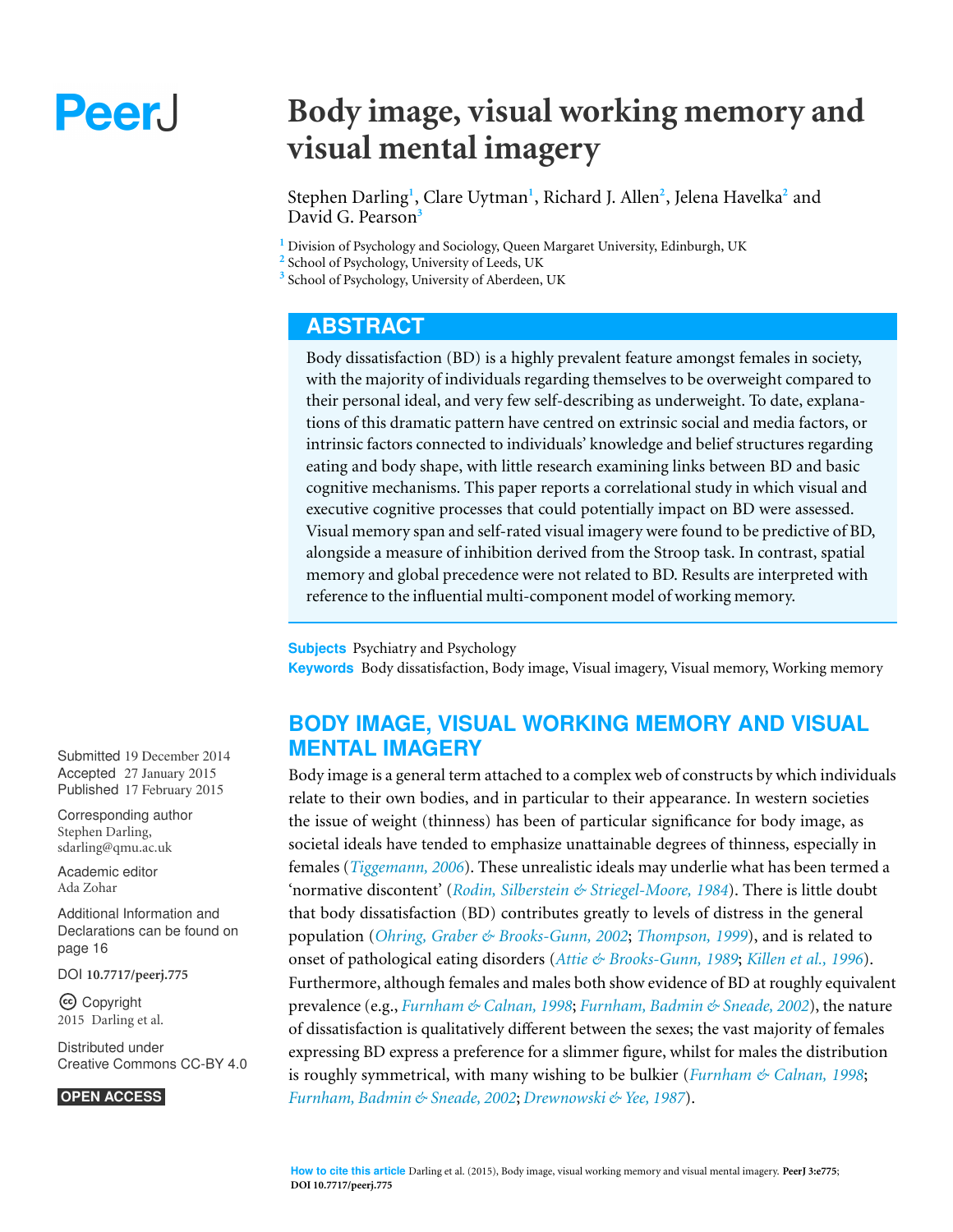An increased knowledge of the predictors and correlates of BD is necessary in order to further understand this issue. A good deal is already understood about such predictors; factors such as environmental social pressure to be thin, weight-related teasing, internalization of a thin-ideal, lack of social support, individual differences in body mass and peer pressure have all been identified as specific predictors of body dissatisfaction in adolescent girls (*[Stice](#page-20-1) [&](#page-20-1) [Whitenton,](#page-20-1) [2002](#page-20-1)*; *[Presnell,](#page-20-2) [Bearman](#page-20-2) [&](#page-20-2) [Stice,](#page-20-2) [2004](#page-20-2)*).

Although extrinsic social forces such as those detailed above undoubtedly shape body dissatisfaction, it is important to probe intrinsic factors that may be related to negative body image evaluation too. There is, for example, clear evidence for the existence of a relationship between negative affect and body dissatisfaction (*[Presnell,](#page-20-2) [Bearman](#page-20-2) [&](#page-20-2) [Stice,](#page-20-2) [2004](#page-20-2)*; *[Kostanski](#page-18-1) [&](#page-18-1) [Gullone,](#page-18-1) [1998](#page-18-1)*), though longitudinal research suggests that early BD predicts later depression rather than vice versa (*[Stice](#page-20-3) [et](#page-20-3) [al.,](#page-20-3) [2000](#page-20-3)*; *[Paxton](#page-19-1) [et](#page-19-1) [al.,](#page-19-1) [2006](#page-19-1)*). Other intrinsic factors linked to BD include dispositional factors, personality factors and attachment (*[Abbate-Daga](#page-15-2) [et](#page-15-2) [al.,](#page-15-2) [2010](#page-15-2)*), alongside biological factors such as adiposity (e.g., *[Stice](#page-20-1) [&](#page-20-1) [Whitenton,](#page-20-1) [2002](#page-20-1)*).

Information-processing factors also have the potential to impact on BD. In the last twenty years an understanding of the constraints imposed by cognitive architecture has had a profound impact on understanding of social processing (see, e.g., *[Fazio](#page-17-3) [et](#page-17-3) [al.,](#page-17-3) [1995](#page-17-3)*; *[Greenwald,](#page-18-2) [Nosek](#page-18-2) [&](#page-18-2) [Banaji,](#page-18-2) [2003](#page-18-2)*). In a similar vein, a body of research has emerged focusing on information processing and BD (for a review see *[Lee](#page-18-3) [&](#page-18-3) [Shafran,](#page-18-3) [2004](#page-18-3)*). This research has broadly shown that individuals with eating disorders attend differentially to information pertaining to shape, weight and eating (e.g., *[Vitousek](#page-21-2) [&](#page-21-2) [Hollon,](#page-21-2) [1990](#page-21-2)*) and body components (*[Freeman](#page-17-4) [et](#page-17-4) [al.,](#page-17-4) [1991](#page-17-4)*; *[Fairburn,](#page-17-5) [Shafran](#page-17-5) [&](#page-17-5) [Cooper,](#page-17-5) [1999](#page-17-5)*). There is also a range of evidence from modifications of the Stroop task (*[Stroop,](#page-21-3) [1935](#page-21-3)*) where participants are required to report the colour of ink in which a word is printed. In the emotional variant of the Stroop task, neutral and emotionally charged words are presented to participants who are then asked to identify the print colour of those words. It has been demonstrated that unpleasant words (e.g., fear) produce greater slowing down of reaction times than neutral words (e.g., leaf). This pattern has also been observed in clinical populations. For example, words related to specific phobias (i.e., arachnophobia) result in slower response times when presented to individuals with those phobias (for a review see *[Williams,](#page-21-4) [Mathews](#page-21-4) [&](#page-21-4) [MacLeod,](#page-21-4) [1996](#page-21-4)*), while alcohol related words produce slower response times in alcoholics (e.g., *[Lusher,](#page-19-2) [Chandler](#page-19-2) [&](#page-19-2) [Ball,](#page-19-2) [2004](#page-19-2)*). In relation to the present study, participants with a high 'drive for thinness' demonstrated greater impairment in ink colour naming latency when the ostensibly irrelevant text was composed of food words than control words (*[Perpin˜a´](#page-20-4) [et](#page-20-4) [al.,](#page-20-4) [1993](#page-20-4)*); participants who were high in dietary restraint showed a similar pattern towards food and body shape words (*[Green](#page-18-4) [&](#page-18-4) [Rogers,](#page-18-4) [1993](#page-18-4)*). There is also a relationship between the retention of body-related items in memory and BD (*[Baker,](#page-16-0) [Williamson](#page-16-0) [&](#page-16-0) [Sylve,](#page-16-0) [1995](#page-16-0)*). *[Hargreaves](#page-18-5) [&](#page-18-5) [Tiggemann](#page-18-5) [\(2002\)](#page-18-5)* reported that declines in girls' body satisfaction were related to the strength of cognitive schemata underlying appearance at the start of the research period, and that this was distinguishable from self-esteem. The picture emerging from this literature is that of a relationship between biases in cognition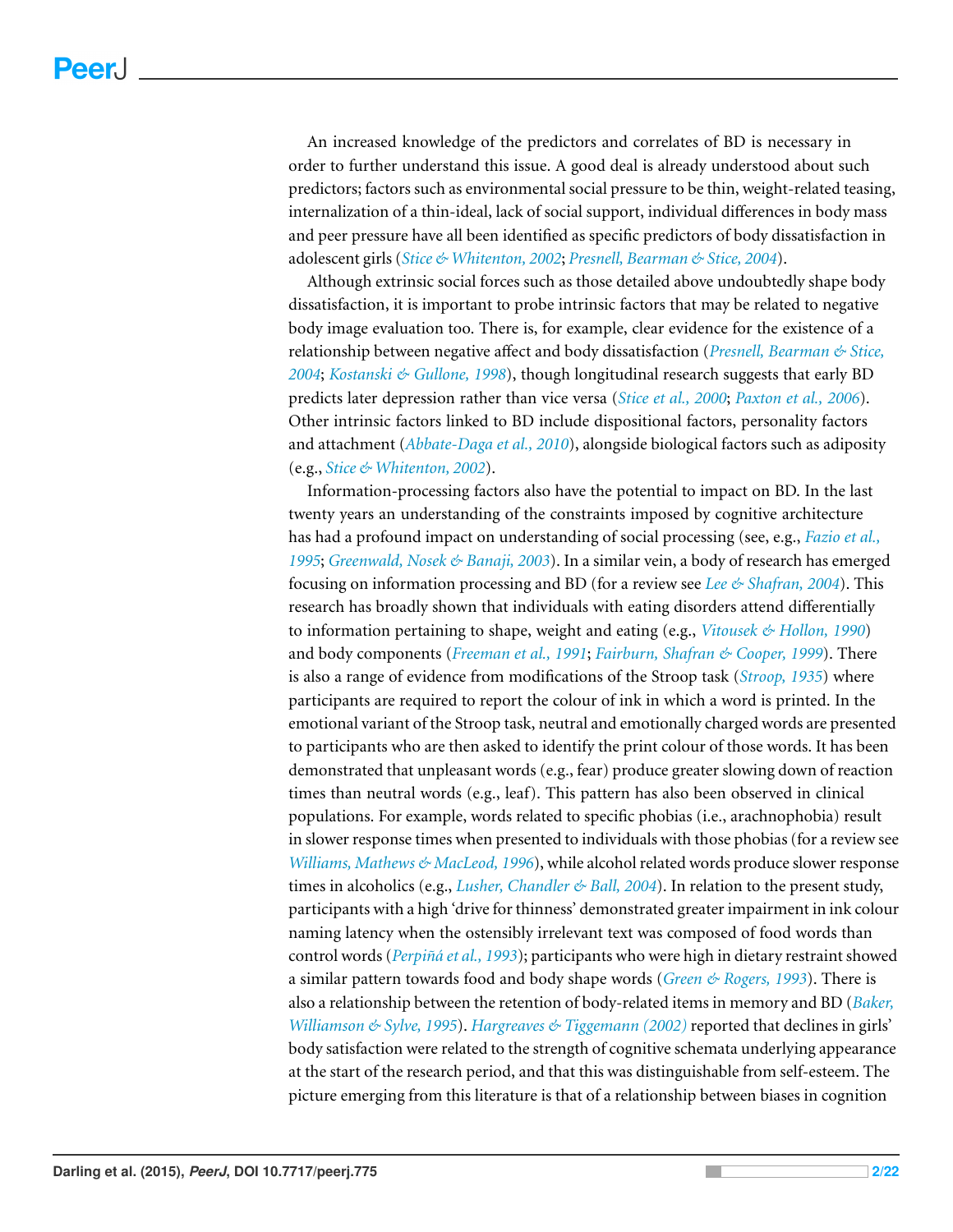and information processing centred around concepts related to the body and food, and increased body dissatisfaction or proneness to eating disorders.

The cognitive factors described above, however, are intrinsically linked to the conceptual understanding of bodies and food, and are likely to reflect the content of semantic memory related to food and body-related self-image. There are a further set of cognitive functions that may influence body dissatisfaction, these being more abstract cognitive processes that likely influence a range of behaviours such as, for example, planning and inhibition. There is, for example, evidence that poor inhibition, as assessed on the colour-word Stroop task, is associated with increased obesity, though not with anorexia nervosa (*[Fagundo](#page-17-6) [et](#page-17-6) [al.,](#page-17-6) [2012](#page-17-6)*), alongside other evidence of links between obesity and impaired executive functions such as inhibition, flexibility and planning (*[Boeka](#page-16-1) [&](#page-16-1) [Lokken,](#page-16-1) [2008](#page-16-1); Cserjési [et](#page-16-2) al.*, *[2009](#page-16-2)*; *[Cserj´esi](#page-16-3) [et](#page-16-3) [al.,](#page-16-3) [2007](#page-16-3)*; *[Gunstad](#page-18-6) [et](#page-18-6) [al.,](#page-18-6) [2007](#page-18-6)*; *[Nederkoorn](#page-19-3) [et](#page-19-3) [al.,](#page-19-3) [2006a](#page-19-3)*; *[Nederkoorn](#page-19-4) [et](#page-19-4) [al.,](#page-19-4) [2006b](#page-19-4)*). There are also relationships between eating disorders and executive functions (for reviews see: *[Aspen,](#page-15-3) [Darcy](#page-15-3) [&](#page-15-3) [Lock,](#page-15-3) [2013](#page-15-3)*; *[Dobson](#page-17-7) [&](#page-17-7) [Dozois,](#page-17-7) [2004](#page-17-7)*; *[Lena,](#page-18-7) [Fiocco](#page-18-7) [&](#page-18-7) [Leyenaar,](#page-18-7) [2004](#page-18-7)*; *[Robertset](#page-20-5) [al.,](#page-20-5) [2007](#page-20-5)*).

Our purpose here is to focus in more detail on one particular aspect of cognition that has been largely neglected in understanding body dissatisfaction and related issues: visual cognition. The research reported here starts from a simple and relatively uncontroversial position—that there are (at least) two representative codes capable of sustaining imagery in the cognitive system, one verbal and one visuospatial in nature (*[Paivio,](#page-19-5) [1991](#page-19-5)*). This dual coding approach underlies the highly influential Working Memory approach (*[Baddeley](#page-16-4) [&](#page-16-4) [Hitch,](#page-16-4) [1974](#page-16-4)*; *[Baddeley,](#page-16-5) [Allen](#page-16-5) [&](#page-16-5) [Hitch,](#page-16-5) [2011](#page-16-5)*). In essence the working memory approach posits that parallel temporary verbal and visual information storage systems (known respectively as the phonological loop and visuo-spatial sketch pad) store information in a passive manner, whilst other multimodal systems can perform operations on or form links to that information. One type of multimodal system is the 'central executive'—a label reflecting a set of largely active processes that can manipulate the information held temporarily active in the passive stores, whilst the another, termed the 'episodic buffer' is more automatic in nature and involved in the formation of cohesive and unified 'episodes' (*[Baddeley,](#page-16-5) [Allen](#page-16-5) [&](#page-16-5) [Hitch,](#page-16-5) [2011](#page-16-5)*). When looked at from this perspective it seems likely that any representation of body image is likely to contain a visuospatial component alongside a verbal one. There is ample evidence that such visual images can be created and maintained in memory, even in the absence of explicit visual input (e.g., *[Quinn](#page-20-6) [&](#page-20-6) [McConnell,](#page-20-6) [1996](#page-20-6)*; *[Pearson](#page-20-7) [&](#page-20-7) [Logie,](#page-20-7) [2004](#page-20-7)*). Any task where a participant is asked to consider their own body image should invoke, at least to some extent, a visual representation. Hence, visual imagery ability should be linked to body image. One possibility is that the more realistic and veridical a participant's internal model of their own appearance is, the more resistant they should be to bias and distortion of body image driven by social and cultural factors operationalized in semantic memory.

*[Smeets](#page-20-8) [et](#page-20-8) [al.](#page-20-8) [\(2009\)](#page-20-8)* have postulated a link between visual imagery processes and body image using a variant of the Distance Comparison task (*[Kosslyn,](#page-18-8) [Ball](#page-18-8) [&](#page-18-8) [Reiser,](#page-18-8) [1978](#page-18-8)*). In their study participants were asked to mentally scan across two specified body widths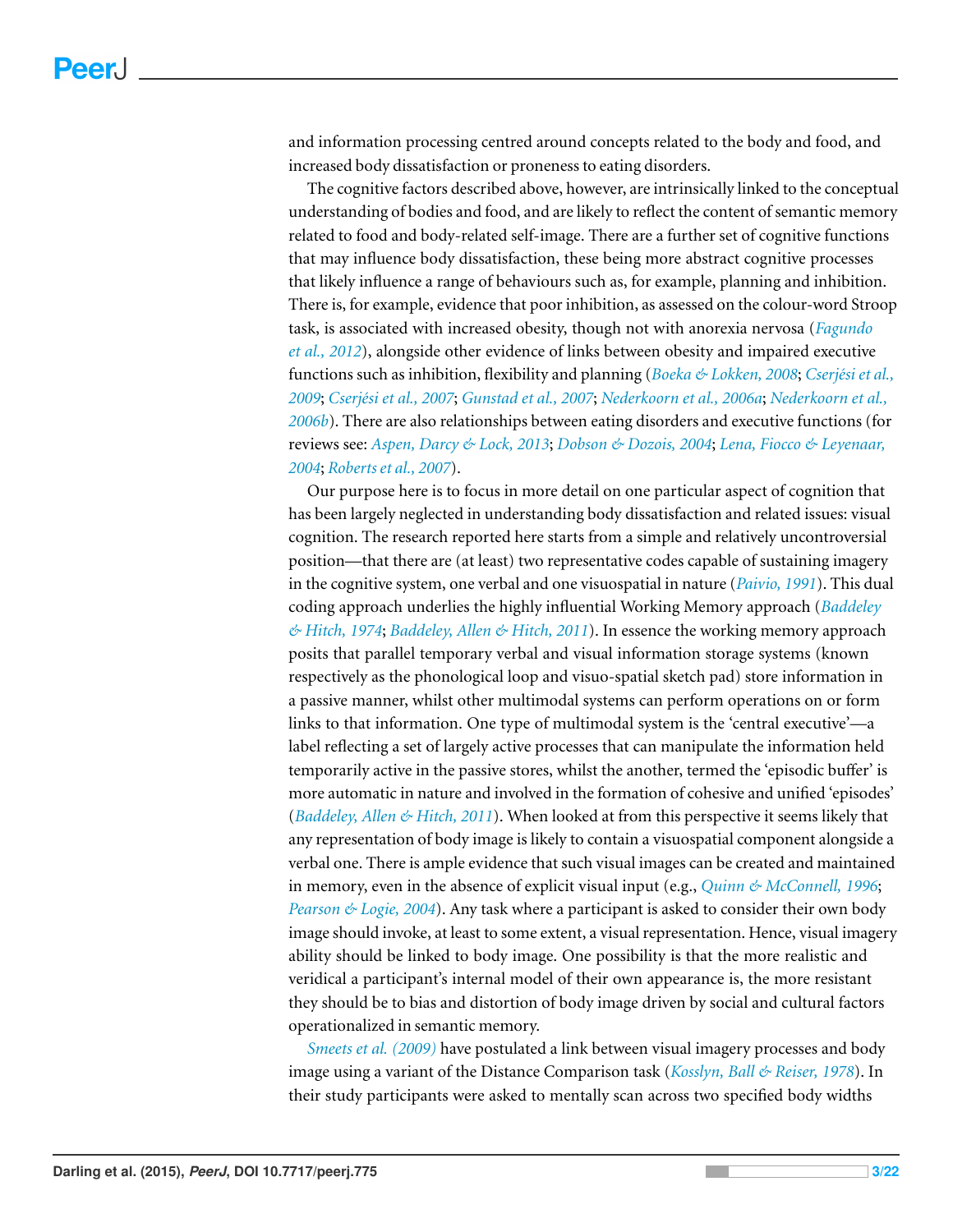(e.g., hips and waist) and indicate as quickly as possible which body part was longer or shorter. The results showed females with high BD were significantly less accurate on body width comparisons involving small (less than 9 cm) differences, implying that they had a less accurate visual image of their own body in comparison to a group of low BD females.

However, the Distance Comparison task used by Smeets et al. is a behavioural measure that cannot directly assess a participant's subjective experience of mental imagery. *[Auchus,](#page-16-6) [Kose](#page-16-6) [&](#page-16-6) [Allen](#page-16-6) [\(1993\)](#page-16-6)* report a study that, surprisingly, appears to be the only attempt to date to study the relationship between subjective self-reported visual imagery and body imagery. This study subdivided a sample on a post-hoc basis into four groups based on a test where they had to adjust the appearance of an initially distorted image of themselves until they felt it reflected reality. In a control test they adjusted the shape of an object (a tin of soup) in the same way. Participants were assessed to be either non-distorters, distorters of object but not own-body representations, distorters of own-body representations but not objects, and general distorters. Various different measures of visual imagery were taken: overall, no significant group differences were identified. The authors also adopted an extreme groups approach and claimed to observe increased ratings of imagery vividness (using the Vividness of Visual Imagery Questionnaire—VVIQ: *[Marks,](#page-19-6) [1973](#page-19-6)*) when a subset of the participants who distorted body image the most was compared against the subset that distorted the least. Such an approach is methodologically problematic when coupled with small sample size, and does not appear to have been replicated in the literature. In order to clarify and consolidate understanding of the relationship of visual imagery and body imagery, the current study adopts a correlational design in which a number of cognitive measures are adopted in order to predict BD in a female sample. We focus specifically on females because the aforementioned evidence that BD has a quite different profile in females and males would imply that separate consideration of body image issues in females and males would be appropriate.

The selection of measures was informed by current understandings of visual imagery and visual WM. They included a self-report measure of the vividness of visual imagery (the VVIQ), computerized versions of the Corsi Block task (*[Corsi,](#page-16-7) [1972](#page-16-7)*; *[Milner,](#page-19-7) [1971](#page-19-7)*) and the Visual Patterns Task (VPT: *[Della](#page-17-8) [Sala](#page-17-8) [et](#page-17-8) [al.,](#page-17-8) [1997](#page-17-8)*). We also included a measure of global precedence, and a standard ink-naming colour word version of the Stroop task.

The VVIQ allows participants to self-report their use of visual imagery. There is evidence that it does index visual working memory, but it clearly also implicates elements of long-term memory (*[Baddeley](#page-16-8) [&](#page-16-8) [Andrade,](#page-16-8) [2000](#page-16-8)*). Imagery tasks also tend to implicate executive resources (*[Logie,](#page-18-9) [1995](#page-18-9)*; *[Logie,](#page-18-10) [2003](#page-18-10)*; *[Pearson,](#page-20-9) [Logie](#page-20-9) [&](#page-20-9) [Green,](#page-20-9) [1996](#page-20-9)*; *[Rudkin,](#page-20-10) [Pearson](#page-20-10) [&](#page-20-10) [Logie,](#page-20-10) [2007](#page-20-10)*; *[Quinn](#page-20-11) [&](#page-20-11) [Ralston,](#page-20-11) [1986](#page-20-11)*). Consequently, in order to incorporate more specific measures of visuospatial working memory processing, two direct measures of visual and spatial memory span were used. There is evidence (*[Della](#page-17-9) [Sala](#page-17-9) [et](#page-17-9) [al.,](#page-17-9) [1999](#page-17-9)*) that the VPT and Corsi tasks measure qualitatively different visual and spatial sub-processes of working memory, and hence together they provide the opportunity to understand relationships with BD in a more sophisticated way. Global precedence is a calculated score reflecting the degree to which a person tends to view visual arrays in a global or a local manner. Global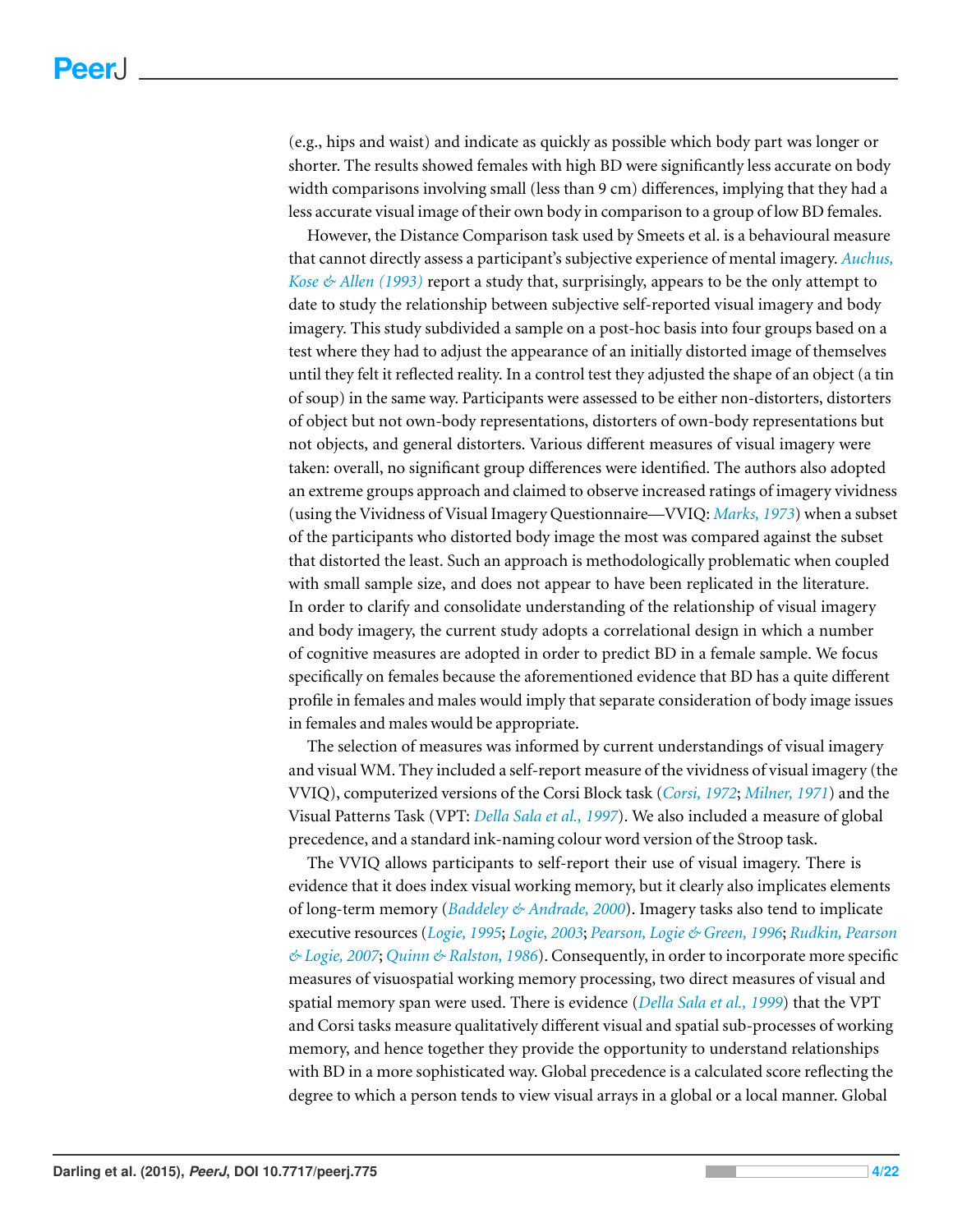processors may remember faces better (*[Darling](#page-17-10) [et](#page-17-10) [al.,](#page-17-10) [2009](#page-17-10)*) and process information about faces in a more configural, holistic fashion (*[Martin](#page-19-8) [&](#page-19-8) [Macrae,](#page-19-8) [2010](#page-19-8)*). It is included here to see if this preference for broad configural information over small-scale local detail is related to the tendency to misrepresent one's own body. Somewhat relatedly, *[Feusner](#page-17-11) [et](#page-17-11) [al.](#page-17-11) [\(2010\)](#page-17-11)* observed a predisposition to local processing on a face inversion task amongst a sample of individuals with Body Dysmorphic Disorder (BDD).

In addition to direct assessments of visual memory, we also included a measure of resistance to inhibition by irrelevant information—the classic Stroop task (*[Stroop,](#page-21-3) [1935](#page-21-3)*). This task was included as an estimate of executive functioning, in particular indexing attention and inhibition (for a review see *[MacLeod,](#page-19-9) [1991](#page-19-9)*), two of the so-called executive functions (e.g., *[Baddeley,](#page-16-9) [1996](#page-16-9)*; *[Miyake](#page-19-10) [et](#page-19-10) [al.,](#page-19-10) [2000](#page-19-10)*). Although we acknowledge that executive function is a concept encompassing a diversity of elements, the Stroop task provides a simple and straightforward method of assessing at least some of these components. The classic colour-word interference version of the Stroop task used in this experiment measures the interfering effect of a colour word on the reporting of the colour of ink in which word is presented. Hence the word 'RED' might be printed in blue ink, and the participant would be required to report the ink colour as 'blue.' Successful completion of the task requires the participant to inhibit the prepotent response (reading out the colour word 'red'). This task, therefore, does not tap inhibition or orientation to particular concepts, but indexes general inhibitory functioning. Although poor inhibition control has been implicated in eating disorders and obesity, as discussed above, and although the ability to suppress undesired thoughts may be useful in mitigating against body dissatisfaction itself, there is comparatively little evidence linking body dissatisfaction to Stroop performance. Hence it is an open question whether Stroop performance will relate to body dissatisfaction.

In summary, this report presents a study in which we sought to assess the relative importance of various visual imagery, visual memory and executive cognitive factors, with no direct link to eating behavior, in predicting BD in a sample of females. Age and obesity, assessed using Body Mass Index  $(BMI)$ , were also assessed as predictors, so that an assessment of the role of cognitive factors could be made independent of age and BMI. To do this we adopted two broadly accepted measures of body dissatisfaction: a verbal questionnaire (a short form of the Body Shape Questionnaire, the BSQ-16A: *[Evans](#page-17-12) [&](#page-17-12) [Dolan,](#page-17-12) [1993](#page-17-12)*) and a comparison of ideal and current visual-analogue body shape scales.

## **METHOD**

#### **Participants**

The sample comprised 111 female participants who were either students or staff of Queen Margaret University, or members of the broader Edinburgh community. Participants took part either voluntarily or in return for course credit. Self-reported colour blindness was an exclusion criterion, and participants were required to have normal or corrected-to-normal vision. Mean age of participants was  $26.5$  years (SD = 10.2). All participants expressed

<span id="page-4-0"></span><sup>1</sup> BMI = height/(mass)<sup>2</sup>.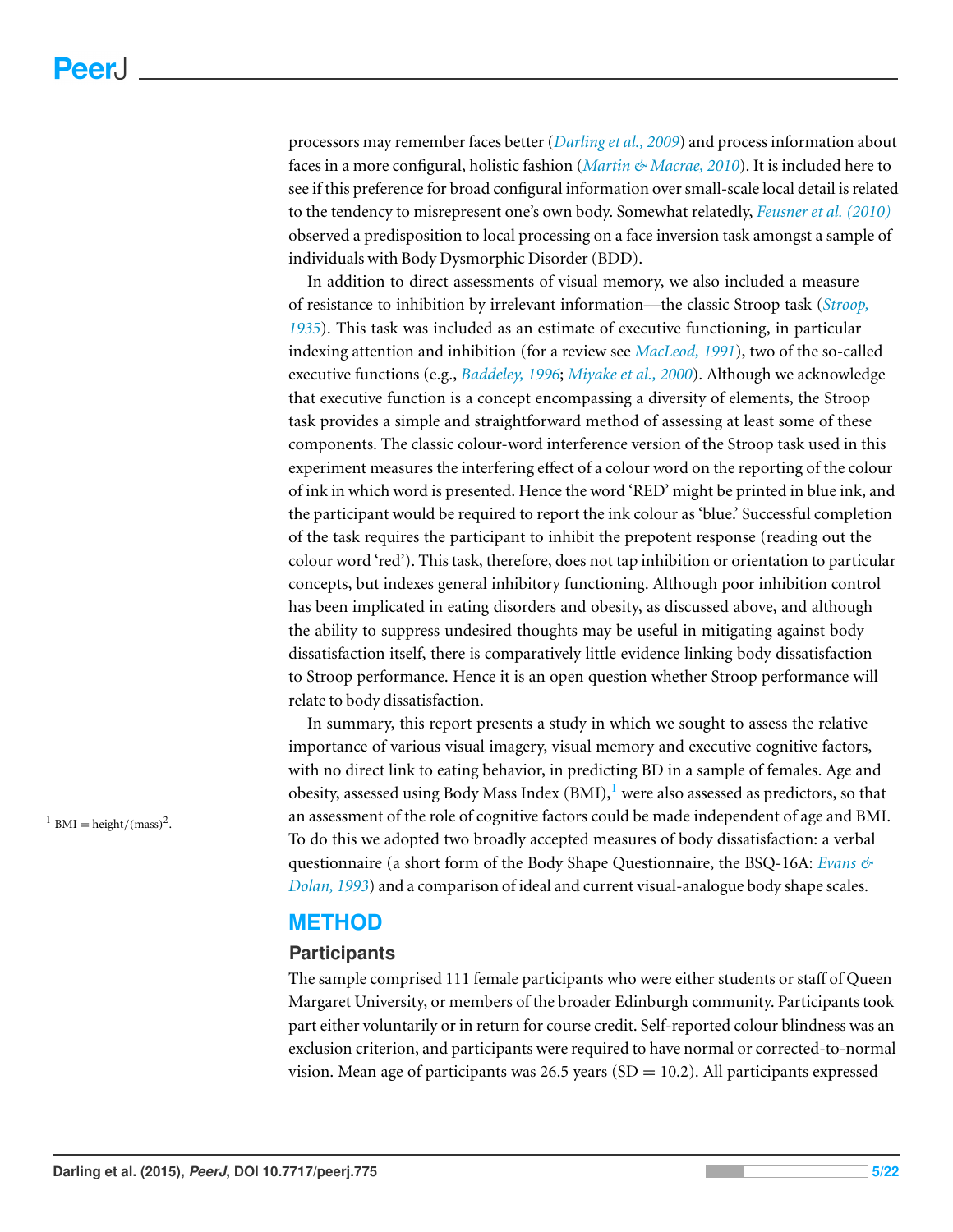informed consent in writing, and the research was approved at the Psychology and Sociology Subject area level by the Queen Margaret University Research Ethics Panel.

#### **Instruments**

#### *Body shape questionnaire*

The 16-item Body Shape Questionnaire (BSQ-16A: *[Evans](#page-17-12) [&](#page-17-12) [Dolan,](#page-17-12) [1993](#page-17-12)*) is a self-report scale where participants rate the frequency of various body shape-related feelings over a period of four weeks (e.g., 'Has worry about your shape made you diet?'). It is a shortened form of the original BSQ-34 (*[Cooper](#page-16-10) [et](#page-16-10) [al.,](#page-16-10) [1987](#page-16-10)*), which has good psychometric properties (*[Evans](#page-17-12) [&](#page-17-12) [Dolan,](#page-17-12) [1993](#page-17-12)*). Ratings are expressed as a 6-point Likert scale ranging from 1 (Never) to 6 (Always), and the reported score is the total of these ratings; thus, BSQ-16A scores have a potential range from 16 to 96.

#### *Visual analogue body dissatisfaction (VABD)*

This task entailed participants identifying their current and ideal body shape on visual analogue scales (based on *[Stunkard,](#page-21-5) [Sørensen](#page-21-5) [&](#page-21-5) [Schulsinger](#page-21-5) [\(1983\)](#page-21-5)*). Dissatisfaction is assessed by subtraction of the ideal from the current rating, quantifying the discrepancy between current and ideal body representation. This method is regarded as an effective measure of BD (e.g., *[Bulik](#page-16-11) [et](#page-16-11) [al.,](#page-16-11) [2001](#page-16-11)*; *[Mciza](#page-19-11) [et](#page-19-11) [al.,](#page-19-11) [2005](#page-19-11)*) and correlates with BSQ (*[Mciza](#page-19-11) [et](#page-19-11) [al.,](#page-19-11) [2005](#page-19-11)*). A higher value indicates a greater degree of dissatisfaction, with the current status being regarded as larger than the desired.

#### *Vividness of visual imagery questionnaire*

An unaltered version of *[Marks](#page-19-6)*' (*[1973](#page-19-6)*) Vividness of Visual Imagery Questionnaire (VVIQ) was used. Participants are asked to remember 4 scenarios (e.g., 'think of some relative or friend whom you frequently see . . . and consider carefully the picture that comes before your mind's eye') and for each of these they are asked to attend to 4 key visual features (e.g., 'The precise carriage, length of step, etc. in walking'). For each of these 16 features, participants give a rating of the intensity of the visual image, on a scale from 1 ('perfectly clear and as vivid as normal vision' to 5 ('no image at all—you only 'know' that you are thinking of an object'). Participants carry out the task twice, first with eyes open, and then with eyes closed. The VVIQ score is simply the total score across all 32 items: note that the scoring is counterintuitive; a lower score on the VVIQ represents more vivid imagery.

#### *Visual patterns task*

The Visual Patterns Task (VPT—*[Della](#page-17-8) [Sala](#page-17-8) [et](#page-17-8) [al.,](#page-17-8) [1997](#page-17-8)*; *[Della](#page-17-9) [Sala](#page-17-9) [et](#page-17-9) [al.,](#page-17-9) [1999](#page-17-9)*) is a task designed to assess memory for static visual patterns without the need for participants to recall sequential information. It is a span task, in which the task difficulty is gradually increased until participants fail to recall a pattern. The current study did not use the original VPT, instead an electronic implementation of the VPT was presented.

#### *Corsi blocks task*

The Corsi Blocks task (CBT—*[Corsi,](#page-16-7) [1972](#page-16-7)*; *[Milner,](#page-19-7) [1971](#page-19-7)*) requires participants to recall a sequence of locations tapped out sequentially on a board with a number of blocks randomly distributed across its surface, and is considered to be a task that indexes spatial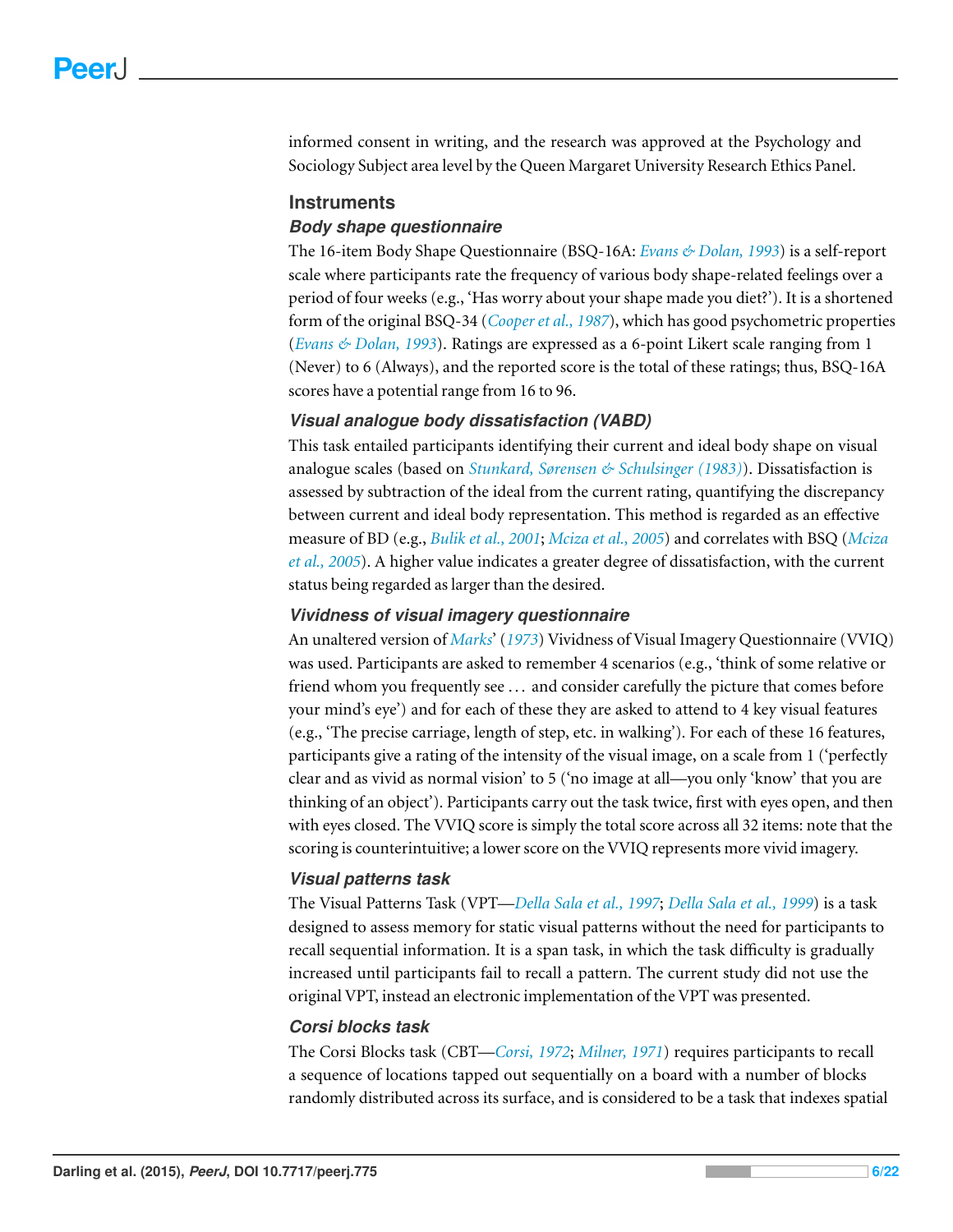sequential memory as distinct from visual pattern memory (*[Della](#page-17-9) [Sala](#page-17-9) [et](#page-17-9) [al.,](#page-17-9) [1999](#page-17-9)*). In this study a computerized version of the task was used.

#### *Global precedence*

Global Precedence was measured by adopting a shortened version of the global/local processing task adopted by *[Darling](#page-17-10) [et](#page-17-10) [al.](#page-17-10) [\(2009\)](#page-17-10)* and based on the work of *[Navon](#page-19-12) [\(1977\)](#page-19-12)*. It provides an assessment of the degree to which irrelevant global information is automatically processed compared to irrelevant local information, controlling for general distractibility; the higher the outcome, the more 'global' people are in their outlook, at least to the extent of processing irrelevant global information.

#### *Stroop interference*

This test was closely modeled after the ink-colour naming word interference task developed by *[Stroop](#page-21-3) [\(1935\)](#page-21-3)*, and is described in detail in the procedure section. Naming time in a non-conflict condition was subtracted from naming time in a conflicting condition (where ink colour conflicted with the printed word) to give a Stroop Interference (SI) score. A lower score therefore reflects greater ability to inhibit irrelevant information.

#### **Procedure**

After providing informed consent, participants had their BMI measured, and then completed the VABD task: they were presented with a page containing two sets of 9 silhouettes of female figures ranging from severely underweight (1) to severely overweight (9) and asked to indicate which figure most closely matched what they currently looked like on the upper set of silhouettes. They then marked, on the lower set, which item represented the shape that they would most like to look like. After this they completed the paper-based BSQ and VVIQ questionnaires. Participants then took part in the Stroop interference task, in which they were shown a sheet containing a  $4 \times 6$  grid comprising the letter string 'XXXXX' represented in either blue, green, red, purple, yellow, or orange ink. Participants were asked to name all of the colours and were timed from start to finish to assess the speed with which they could correctly name all 24. This represented the non-conflicting condition. They were then asked to complete a similar task again, except in this second task, the 'XXXXXX' strings were replaced by colour names which conflicted with the ink colour that was to be reported (i.e., the word 'ORANGE' was depicted in blue ink).

The remaining three tasks were presented on a a standard laptop computer with a 15.7" display (1,024  $\times$  768 pixels/319  $\times$  239 mm). First, Global precedence was assessed using a task intended to assess participants' background inclination to process information on a global or a local basis. Participants saw 72 letter displays, in each of which a large letter was comprised of a number of smaller letters (e.g., a letter 'P' was formed from a number of individual letter 'U's). These displays were modeled on the stimuli used by *[Navon](#page-19-12) [\(1977\)](#page-19-12)*. Participants were asked to respond by pressing letter keys on the keypad. On 36 trials, the letter display was preceded by an instruction to report the large letter; on the remaining 36 trials participants were told to report the small letter. The instruction used was randomized across trials. For global trials, a local-to-global conflict score was derived by subtracting mean RTs for correct responses for non-conflicting stimuli (where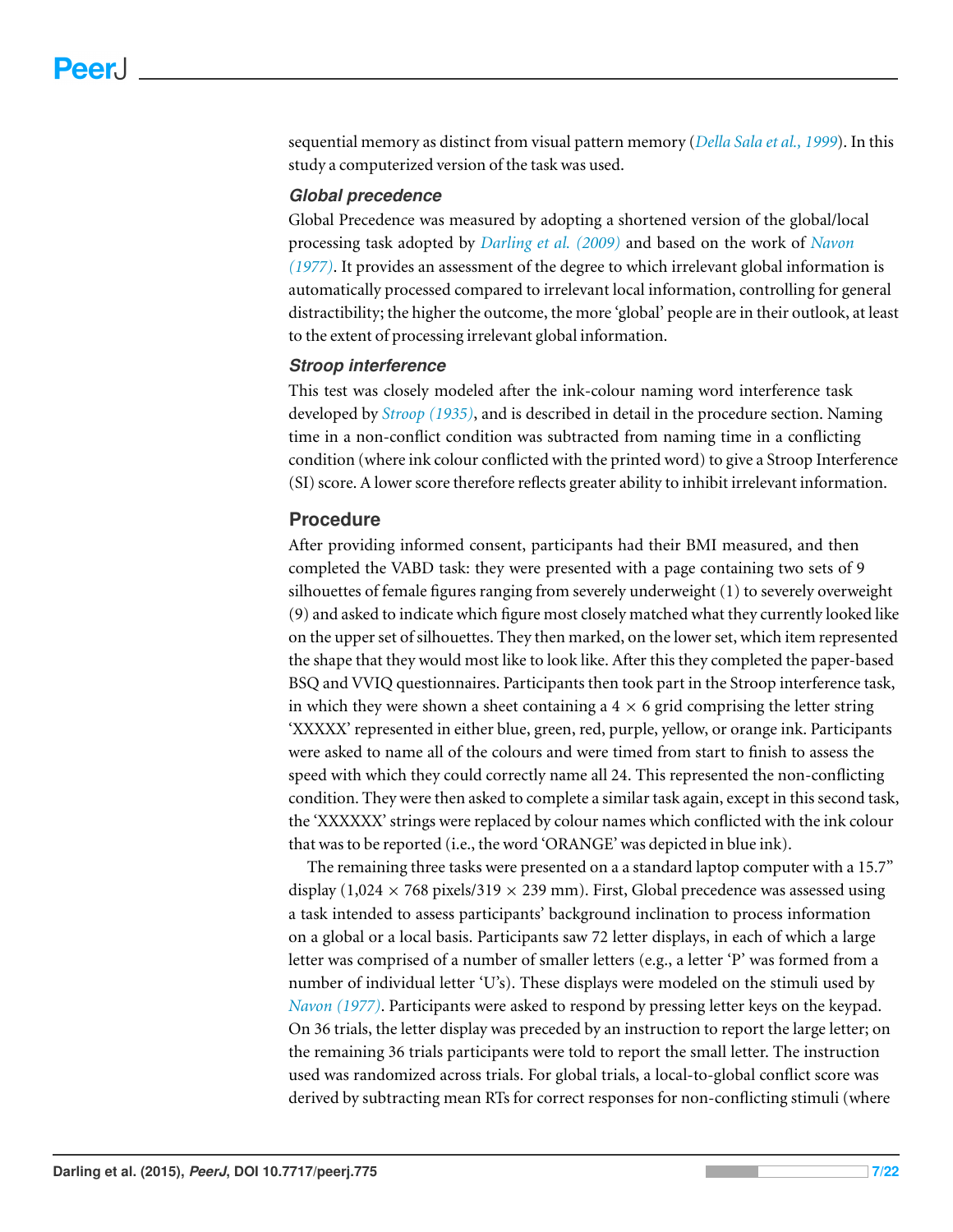the global and local letters were the same) from correct RTs for conflicting stimuli, yielding a value which increased with the degree to which conflicting local information impaired global processing. For local trials, a global-to-local score was derived in a similar manner reflecting the degree to which conflicting global information impaired local processing. Finally, the global precedence (GP) score was calculated by subtracting the local-to-global conflict score from the global-to-local score. This method yielded a global precedence score which took an increasingly positive value the greater the degree to which global-to-local interference exceeded local-to-global interference.

Following the Global Precedence task, participants undertook the Corsi task. This was implemented as a span task, with difficulty increasing until the point that participants were no longer able to successfully reproduce the spatial pattern. Participants saw a set of 9 black outlines of squares (of side 60 pixels/19 mm) distributed randomly across a white square in the middle of the screen (side: 600/190 mm pixels). A sequence was then traced by randomly highlighting one of these squares at a time by filling it in a green colour for 500 ms. In the first trial, only one item was highlighted. If (on this or any subsequent trial) participants recalled the sequence correctly, the sequence length increased by one item. If an error was made, then a further trial of the same difficulty was presented. Successful recall of this trial enabled the participant to continue at the next level of difficulty, but the procedure stopped after two trials at any difficulty level that were erroneously responded to. Participants were allocated a score representing the maximum sequence length that had been correctly remembered during the task; hence a higher score represents a higher capacity for remembering spatial sequences.

Finally the visual patterns task was undertaken. Participants were presented with grid arrays comprising a number of individual blank squares of side 60 pixels (19 mm). Arrays ranged in size from 2  $\times$  1 cells to a maximum of 6  $\times$  5. In each array, 50% of the squares (at random) were coloured blue. Arrays were visible for a total duration of 250 ms per visible square (filled or unfilled), meaning larger displays were on screen for longer. Following presentation, a blank grid was shown on the screen. Participants were asked to use a standard mouse to select the squares that had previously been shown in blue. Clicked squares changed colour to indicate that they had been selected. Note that use of the mouse for collecting responses in the visual pattern and Corsi tasks could possibly enlist visuo-spatial skills not engaged in the original versions of these measures.

## **RESULTS**

One participant was initially excluded for providing grossly outlying values (a Stroop interference score of 193, some 49 standard deviations above the mean of other participants). Two further participants did not contribute data to the global/local precedence task due to electronic data collection failures in that task. [Table 1](#page-8-0) details summary statistics of the principal body image and visual imagery measures in the study for all included participants. Correlations between the variables are reported in [Table 2.](#page-8-1) Global precedence showed no correlations with any of the variables except a small relationship with age (i.e., increased local focus with age). Focusing on relationships between the cognitive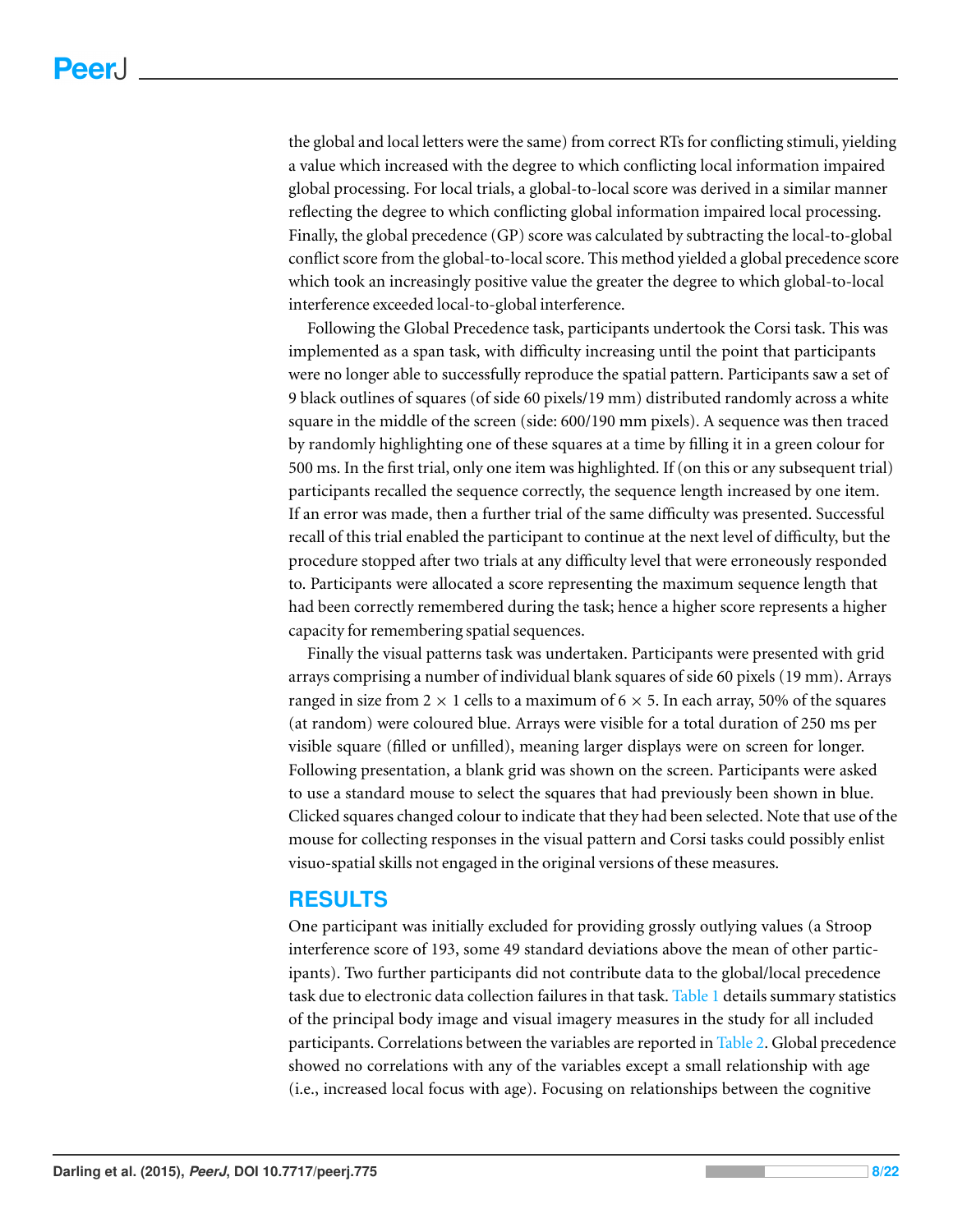| Variable    | Valid N observations | Mean     | <b>SD</b> | Min            | Max    | <b>Skewness</b> |
|-------------|----------------------|----------|-----------|----------------|--------|-----------------|
| <b>BMI</b>  | 110                  | 24.25    | 4.53      | 16.85          | 39.76  | 1.42            |
| Age         | 110                  | 26.53    | 10.20     | 18             | 62     | 1.63            |
| <b>BSO</b>  | 110                  | 45.18    | 17.90     | 16             | 89     | 0.32            |
| <b>VABD</b> | 110                  | 1.34     | 1.23      | $-1.00$        | 6.00   | 0.99            |
| <b>VVIO</b> | 110                  | 75.86    | 20.86     | 42.00          | 145.00 | 0.49            |
| <b>VPT</b>  | 110                  | 9.93     | 2.85      | $\overline{4}$ | 15     | $-0.22$         |
| Corsi       | 110                  | 6.26     | 1.34      | $\overline{4}$ | 9      | $-0.24$         |
| GP          | 108                  | $-65.91$ | 267.73    | $-930$         | 758    | $-0.54$         |
| <b>SI</b>   | 110                  | 6.12     | 3.79      | $-0.75$        | 19.50  | 0.95            |

#### <span id="page-8-0"></span>**Table 1 Summary statistics of principal variables.**

**Notes.**

BMI, Body Mass Index; BSQ, Body Shape Questionnaire score; VABD, Visual-Analogue Body Dissatisfaction difference score; VVIQ, Vividness of Visual Imagery Questionnaire score; VPT, computerized Visual Patterns Task span; Corsi, computerized Corsi blocks taskspan; GP, computerized Global Precedence score; SI, Stroop interference score.

<span id="page-8-1"></span>**Table 2 Correlations between variables.** This table shows the Pearson correlation coefficients between the different variables measured in the sample.

|                  | Age      | <b>BSQ</b> | <b>VABD</b> | <b>VVIO</b> | <b>VPT</b>           | Corsi               | <b>GP</b>        | SI                   |
|------------------|----------|------------|-------------|-------------|----------------------|---------------------|------------------|----------------------|
| $\boldsymbol{N}$ | 108      | 108        | 108         | 108         | 108                  | 108                 | 106              | 108                  |
| <b>BMI</b>       | $.33***$ | .03        | $.53***$    | .12         | $-.07$               | $-.07$              | $-.06$           | $.36***$             |
| Age              |          | $-.16$     | .15         | .03         | $-.11$               | $-.22$ <sup>*</sup> | $-.20^{\degree}$ | $.45***$             |
| <b>BSQ</b>       |          |            | $.56***$    | $-41***$    | $-.22$ <sup>*</sup>  | $-.03$              | .06              | $.23*$               |
| <b>VABD</b>      |          |            |             | $.34***$    | $-.31$ <sup>**</sup> | $-.14$              | .02              | $.42***$             |
| <b>VVIO</b>      |          |            |             |             | $-.11$               | .03                 | $-.11$           | $.28***$             |
| <b>VPT</b>       |          |            |             |             |                      | $.50***$            | $-.01$           | $-.32$ <sup>**</sup> |
| Corsi            |          |            |             |             |                      |                     | .09              | $-.24$ <sup>*</sup>  |
| GP               |          |            |             |             |                      |                     |                  | .06                  |

**Notes.**

BMI, Body Mass Index; BSQ, Body Shape Questionnaire score; VABD, Visual-Analogue Body Dissatisfaction difference score; VVIQ, Vividness of Visual Imagery Questionnaire score; VPT, computerized Visual Patterns Task span; Corsi, computerized Corsi blocks taskspan; GP, computerized Global Precedence score; SI, Stroop interference score.

<span id="page-8-2"></span> $p < .001$ .

measures and measures related to body dissatisfaction, VVIQ correlated positively with BSQ and VABD, showing that higher scores (lower imagery) was related to higher body dissatisfaction. VPT correlated negatively with these measures, showing the same pattern—higher scores (higher visual memory performance) related to lower body dissatisfaction, though effect sizes were smaller than for VVIQ correlations. Correlations between Corsi performance and body dissatisfaction scores were not significant. Stroop interference correlated with both BSQ and VABD. There were also notably strong relationships between VABD, Stroop and BMI.

To address the fundamental hypotheses of this paper of links between body dissatisfaction and visuospatial working memory, the relative importance of VPT span, Corsi

<span id="page-8-3"></span> $\sum_{**} p < .05.$ 

<span id="page-8-4"></span> $\sum_{**}^{**} p < .01.$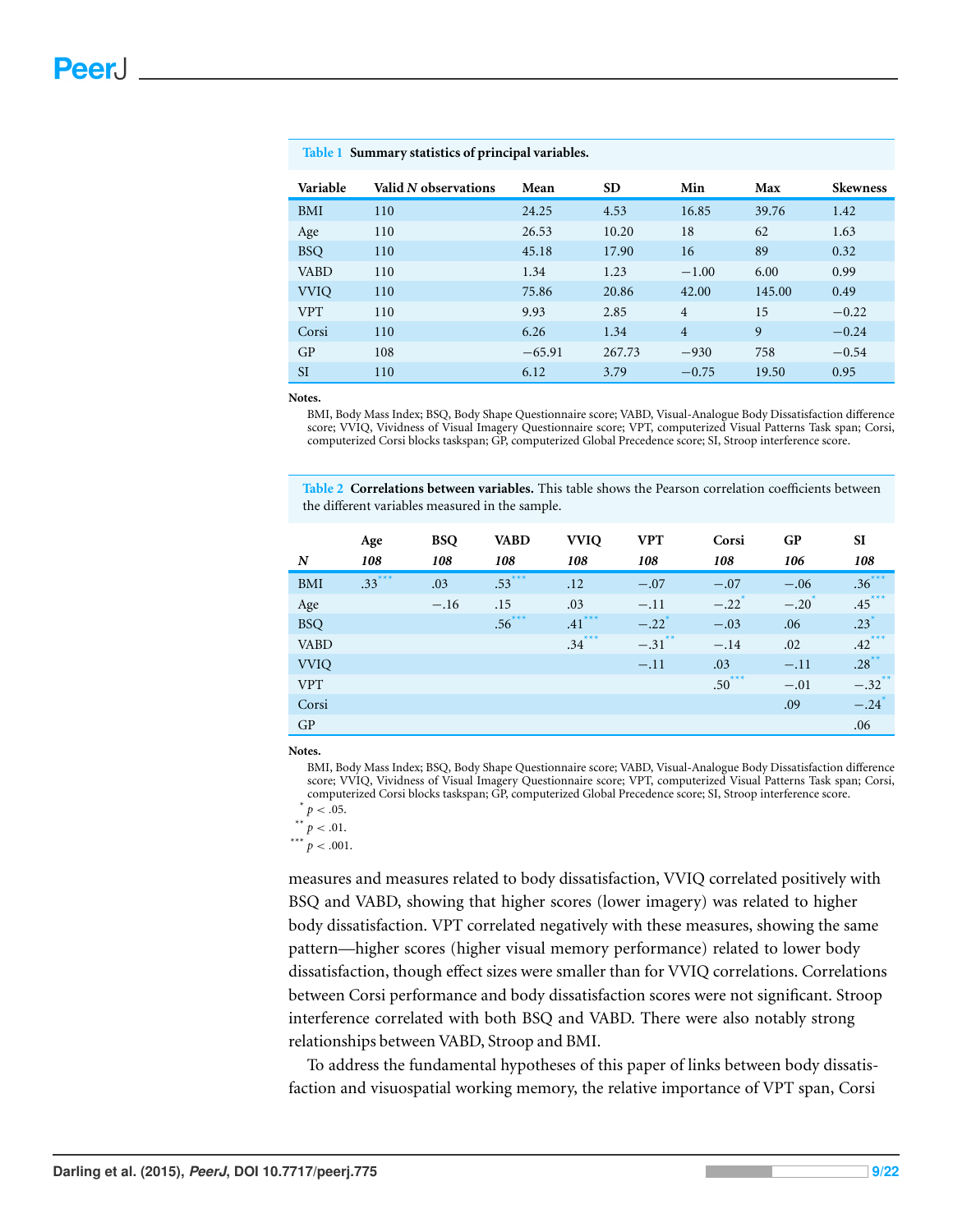span, global precedence, VVIQ and Stroop interference as predictors of body image was assessed in separate regression analyses upon BSQ and VABD. Age and BMI were included in these analyses as potential covariates of body image. [Table 3](#page-10-0) reports the results of these analyses. BMI and age were directly entered into the models at Step 1; following this, the remaining cognitive predictors (VVIQ, VPT, Corsi, GP and SI) were allowed to enter using a stepwise procedure (probability criteria for entry/removal were  $p \leq 0.05$   $> = 0.10$ ). To avoid undue influences of individual data points on the regression model, participants with Cook's D values exceeding 0.037 (i.e., 4/*n*) were excluded from each analysis. The resulting models are detailed in [Table 3.](#page-10-0) The models showed that BSQ scores were reliably  $(F(5,93) = 12.113, p < 0.001; R^2 = .39)$  predicted by a regression model including VVIQ (*t*(97) = 5.10, *p* < .001), age (*t*(97) = −3.22, *p* = .002), Stroop interference (*t*(97) = 2.42, *p* = .02) and VPT (*t*(97) = −2.04, *p* = .04), and that VABD scores were reliably  $(F(4, 102) = 14.23, p < 0.001; R<sup>2</sup> = .37)$  predicted by a regression model including BMI ( $t(101) = 4.73$ ,  $p < .001$ ), VVIQ ( $t(101) = 3.95$ ,  $p < .001$ ) and VPT  $(t(101) = -3.321, p = .001).$ 

## **DISCUSSION**

The principal finding of this study is of reliable relationships between some (but not all) visuospatial and cognitive measures and body dissatisfaction. The relationships identified are between body dissatisfaction and respectively visual mental imagery (vivid imagery is associated with lower dissatisfaction) and visual short-term memory (better memory is associated with lower dissatisfaction). In stark contrast to these patterns, there was no evidence of any link between BD and either spatial-sequential short-term memory or global precedence.

These data replicate and considerably extend the results reported by *[Auchus,](#page-16-6) [Kose](#page-16-6) [&](#page-16-6) [Allen](#page-16-6) [\(1993\)](#page-16-6)*, who described a similar pattern based on an extreme groups analysis whereby the subset of participants who had the most distorted body image representation reported less rich imagery on the VVIQ, but that these groups did not differ in terms of their visual recall. Unfortunately, the robustness of Auchus et al.'s data is unclear, due both to the low sample size in the extreme groups analyses, and the fact that when an inclusive analysis of the data was carried out there were no differences between body image distorters on either VVIQ or visual memory. The current results therefore substantively strengthen our understanding of the role of both visual imagery and memory in body imagery, firstly by convincingly replicating (with a larger sample and more appropriate analysis, therefore obtaining more satisfactory statistical evidence) the link between self-reported visual imagery (VVIQ) and BD, and secondly by establishing a link between short-term visual retention (VPT) and BD; this latter outcome is entirely novel. In doing so, the role of visual cognitive factors in body dissatisfaction is made explicit: participants with better visual memory and greater self-reported mental imagery are less likely to report being dissatisfied with their appearance. Given these results, it is necessary to ask what the mechanisms may be by which mental imagery and visual memory might influence body image: we address each concept separately.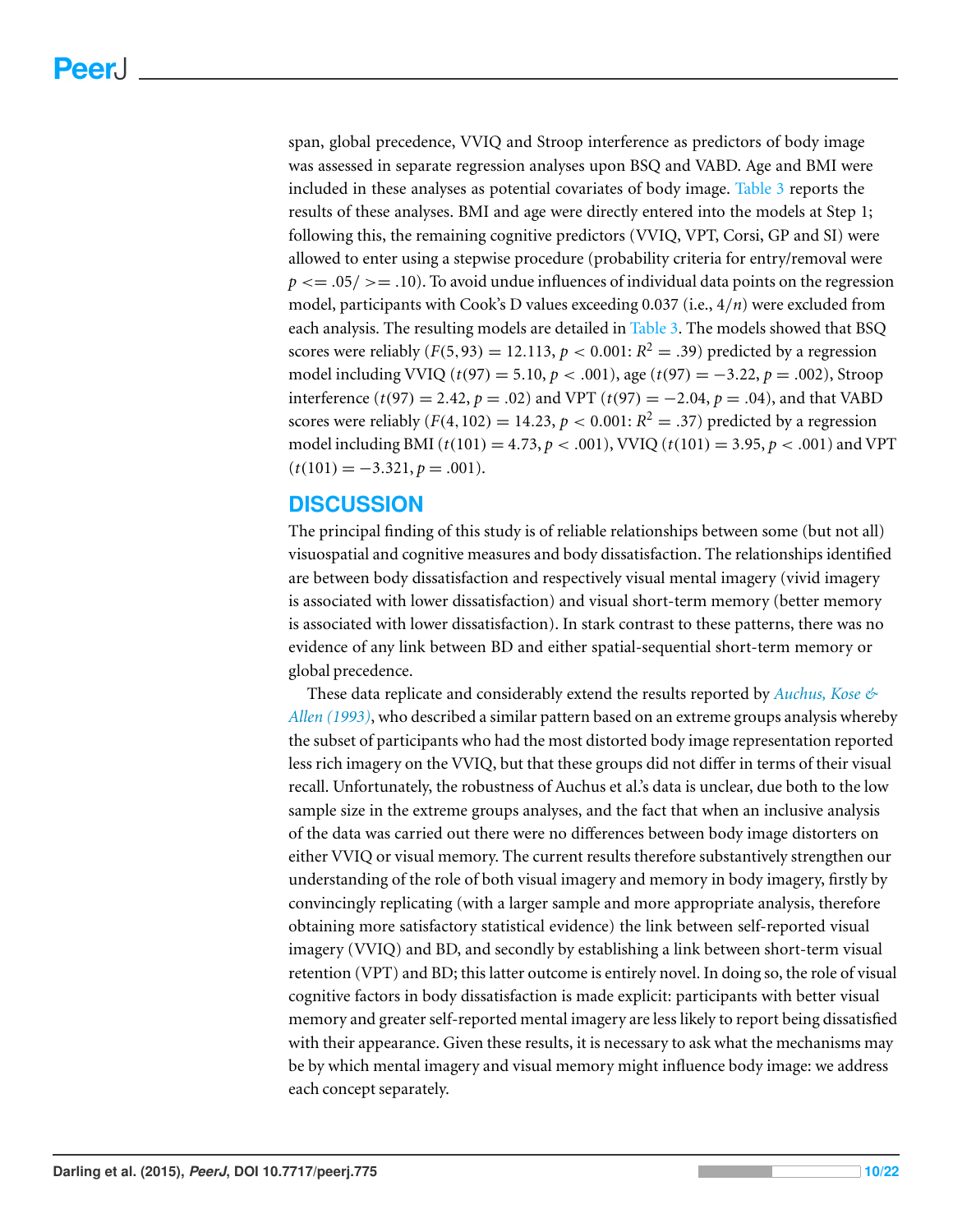<span id="page-10-0"></span>**Table 3 Summaries of the regression models predicting body dissatisfaction.** This table summarizes the models generated in the regression procedures.Two regression models are reported, one predicting scores on the body shape questionnaire and one predicting scores on the visual analogue body dissatisfaction measure. Both analyses employed a two-step method, with age and BMI being entered initially as covariates and then the other measures entering in a stepwise procedure. The bottom-most model in each analysis in the table is the final model obtained.

| Predicted outcome Model |                                  | Predictor                   | b       | SE b      | $\beta$             | Independent<br>contribution to $R^{2+}$ |
|-------------------------|----------------------------------|-----------------------------|---------|-----------|---------------------|-----------------------------------------|
| <b>BSQ</b>              | $\mathbf{1}$                     | (Constant)                  | 39.25   | 9.76      |                     |                                         |
| Analysis $N = 99$       | $\Delta R^2 = .04$               | $\operatorname{BMI}$        | .59     | .43       | .15                 | $.01\,$                                 |
|                         |                                  | Age                         | $-.38$  | .20       | $-.20$              | .03                                     |
|                         | $\overline{2}$                   | (Constant)                  | 12.67   | 9.56      |                     |                                         |
|                         | $\Delta R^2 = .25$               | BMI                         | .39     | .37       | $.10\,$             | .01                                     |
|                         |                                  | Age                         | $-.34$  | $.18\,$   | $-.18$              | .03                                     |
|                         |                                  | <b>VVIQ</b>                 | .40     | .07       | $.51***$            | .25                                     |
|                         | $\overline{3}$                   | (Constant)                  | 18.18   | 9.25      |                     |                                         |
|                         | $\Delta R^2 = .07$ <sup>**</sup> | <b>BMI</b>                  | .22     | .35       | .06                 | ${<}.01$                                |
|                         |                                  | Age                         | $-.57$  | $.18\,$   | $-.30°$             | .07                                     |
|                         |                                  | <b>VVIQ</b>                 | .34     | .07       | $.43***$            | $.18\,$                                 |
|                         |                                  | $\rm SI$                    | 1.51    | .46       | $.31***$            | $.07\,$                                 |
|                         | $\overline{4}$                   | (Constant)                  | 30.38   | $10.88\,$ |                     |                                         |
|                         | $\Delta R^2 = 03^*$              | $\operatorname{BMI}$        | .25     | .35       | .06                 | $-.01$                                  |
|                         |                                  | Age                         | $-.57$  | $.18\,$   | $-.30^{\dagger}$    | .068                                    |
|                         |                                  | <b>VVIQ</b>                 | .34     | $.07\,$   | $.43$ <sup>*</sup>  | .17                                     |
|                         |                                  | <b>SI</b>                   | 1.17    | .48       | $.24$ <sup>*</sup>  | .04                                     |
|                         |                                  | <b>VPT</b>                  | $-1.05$ | .51       | $-.18$ <sup>*</sup> | .03                                     |
| <b>VABD</b>             | $\mathbf{1}$                     | (Constant)                  | $-1.21$ | .52       |                     |                                         |
| Analysis $N = 103$      | $\Delta R^2 = .18^*$             | $\operatorname{BMI}$        | .10     | .02       | $.44***$            | .17                                     |
|                         |                                  | Age                         | .00.    | .01       | $-.03$              | $< 01$                                  |
|                         | $\overline{2}$                   | (Constant)                  | $-2.21$ | .55       |                     |                                         |
|                         | $\Delta R^2 = 11$                | $\operatorname{BMI}$        | .09     | .02       | $.40***$            | .14                                     |
|                         |                                  | Age                         | .00.    | .01       | $-.03$              | $-.01$                                  |
|                         |                                  | <b>VVIQ</b>                 | .02     | .00.      | $.34***$            | .11                                     |
|                         | 3                                | (Constant)                  | $-1.16$ | .61       |                     |                                         |
|                         | $\Delta R^2 = 07$ <sup>**</sup>  | <b>BMI</b>                  | .09     | .02       | $.40***$            | .15                                     |
|                         |                                  | Age                         | .00.    | .01       | $-.05$              | ${<}.01$                                |
|                         |                                  | <b>VVIQ</b>                 | .01     | .00.      | $.32***$            | $.10\,$                                 |
|                         |                                  | $\ensuremath{\mathsf{VPT}}$ | $-.09$  | .01       | $-.27$ <sup>*</sup> | .11                                     |

**Notes.**

BMI, Body Mass Index; BSQ, Body Shape Questionnaire score; VABD, Visual-Analogue Body Dissatisfaction difference score; VVIQ, Vividness of Visual Imagery Questionnaire score; VPT, computerized Visual Patterns Task span; Corsi, computerized Corsi blocks taskspan; GP, computerized Global Precedence score; SI, Stroop interference score; Δ*R* 2 , change in  $R^2$ ; lowercase *b*, regression coefficient;  $\beta$ , standardised regression coefficient. Analysis *N* varies due to exclusion of participants based on Cook's distance.

 $+$  derived from semipartial correlation. Sample  $N = 108$ .

 $p < .05$ .

<span id="page-10-3"></span><span id="page-10-2"></span> $p < .01$ .

<span id="page-10-1"></span>\*\*\*  $p$  < .001.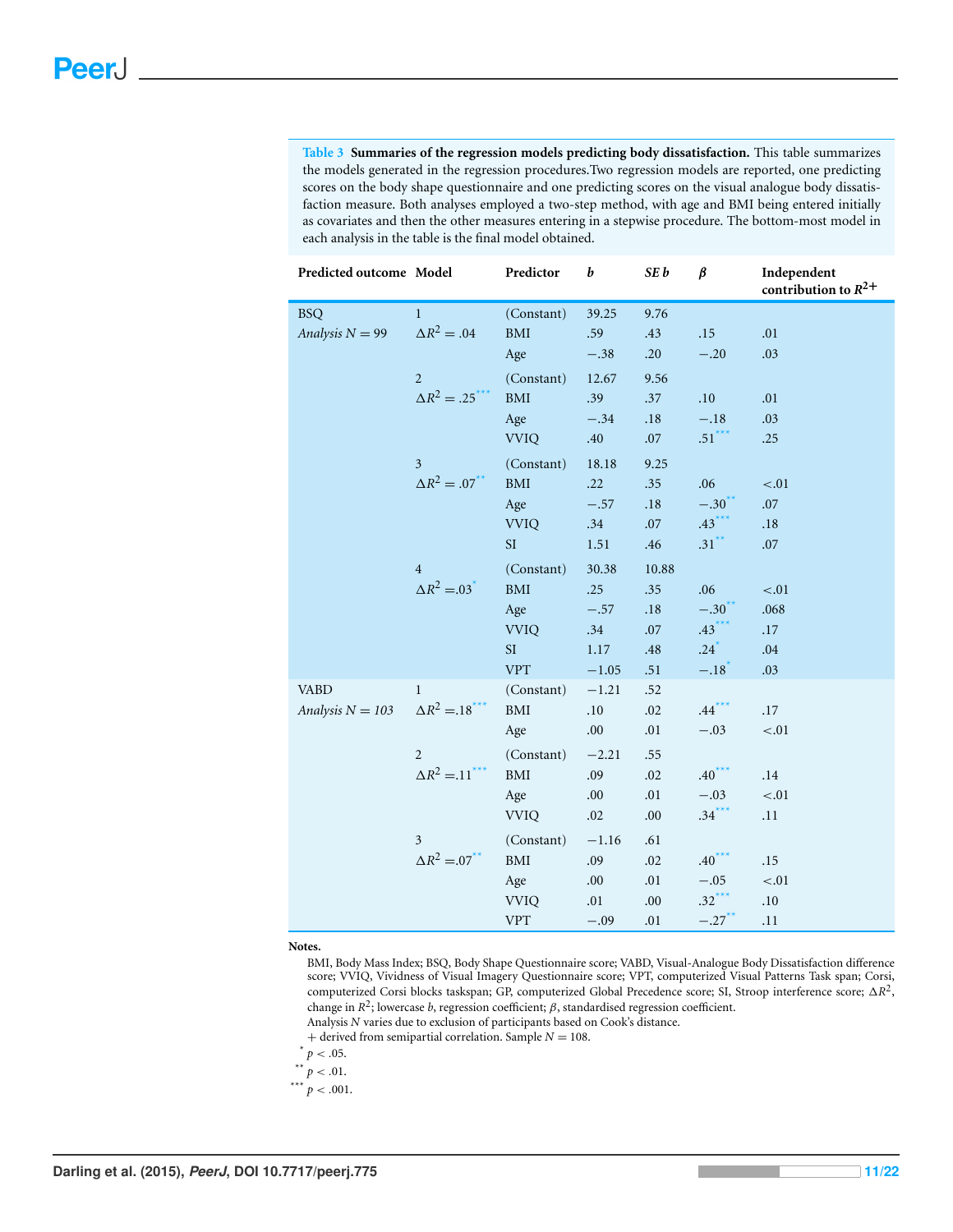Visual mental imagery reflects the conscious internal representation of visual scenes. Consequently, it is a very difficult phenomenon to assess. Indeed there has been a historic debate between researchers arguing around its very existence as a separate and characteristic entity. One view holds that imagery is entirely verbal and propositional (*[Pylyshyn,](#page-20-12) [1981](#page-20-12)*) and hence functions similarly to linguistic propositional knowledge. An alternative view contends that images depict analogue visual scenes in a direct manner (*[Kosslyn,](#page-18-11) [1981](#page-18-11)*), based on pictorial representations. Nonetheless, there is some consensus that the VVIQ indexes a reasonably valid construct (*[McKelvie,](#page-19-13) [1995](#page-19-13)*), and in doing so provides subjective evidence in favour of pictorial representations. Why might such a system be related to body dissatisfaction? The answer to such a question awaits future research but one possibility is that an efficient pictorial representational system may serve as a mechanism for storing a consistent and reliable visual self-percept that would be robust against biases imposed from the outside world, for example social and media pressure. In contrast, individuals who have less vivid imagery may find their internal representations can be deflected more easily by external pressure and this can lead to greater inconsistency in comparing self-representation with idealized representations. This interpretation is consistent with the claim made by *[Smeetset](#page-20-8) [al.\(2009\)](#page-20-8)*that high BD may be associated with less accurate visual imagery for a person's body.

Our findings can be related to a growing body of literature that demonstrates an important functional role for mental imagery in clinically-related disorders (see *[Pearson](#page-20-13) [et](#page-20-13) [al.,](#page-20-13) [2013](#page-20-13)*). For example, patients with schizophrenia and high-schizotypy controls show significantly greater vividness of imagery than low-schizotypy controls (*[Oertel](#page-19-14) [et](#page-19-14) [al.,](#page-19-14) [2009](#page-19-14)*). Participants with depression have also been found to be significantly slower at generating visual mental imagery than non-depressed controls (*[Cocude,](#page-16-12) [Charlot](#page-16-12) [&](#page-16-12) [Denis,](#page-16-12) [1997](#page-16-12)*). Furthermore, selective dual-task interference procedures derived from the Working Memory model (*[Baddeley,](#page-16-13) [2000](#page-16-13)*; *[Baddeley,](#page-16-5) [Allen](#page-16-5) [&](#page-16-5) [Hitch,](#page-16-5) [2011](#page-16-5)*) have been applied to disrupt or reduce clinically-related mental imagery. Dynamic visual noise is a passive interference procedure known to selectively disrupt visual working memory (*[McConnell](#page-19-15) [&](#page-19-15) [Quinn,](#page-19-15) [2000](#page-19-15)*; *[Quinn](#page-20-14) [&](#page-20-14) [McConnell,](#page-20-14) [2006](#page-20-14)*), and *[Kemps](#page-18-12) [&](#page-18-12) [Tiggemann](#page-18-12) [\(2013\)](#page-18-12)* have recently shown that exposure to a hand-held version can significantly reduce naturally occurring food cravings linked to mental imagery. Performance of the demanding visuo-spatial game 'Tetris' has also been shown to significantly reduce the occurrence of intrusive mental images for traumatic film material (*Holmes et [al.,](#page-18-13) [2009](#page-18-13)*).

Some caveats of the current study should be considered. One problem with assessing visual cognition using imagery questionnaires is that the task may not be particularly pure: first, reports are subjective; it is not clear to what extent the self reports are a valid reflection of internal imagery (though it is to be noted that there is evidence that VVIQ scores are affected by manipulations that are known to impact on visuo-spatial working memory (*[Andrade,](#page-15-4) [Kavanagh](#page-15-4) [&](#page-15-4) [Baddeley,](#page-15-4) [1997](#page-15-4)*; *[Baddeley](#page-16-8) [&](#page-16-8) [Andrade,](#page-16-8) [2000](#page-16-8)*). However, *[Pearson,](#page-20-15) [Rademaker](#page-20-15) [&](#page-20-15) [Tong](#page-20-15) [\(2011\)](#page-20-15)* have demonstrated participants can possess a good metacognitive understanding of their own imagery experience, with subjective ratings of image vividness being highly predictive of subsequent impact of imagery on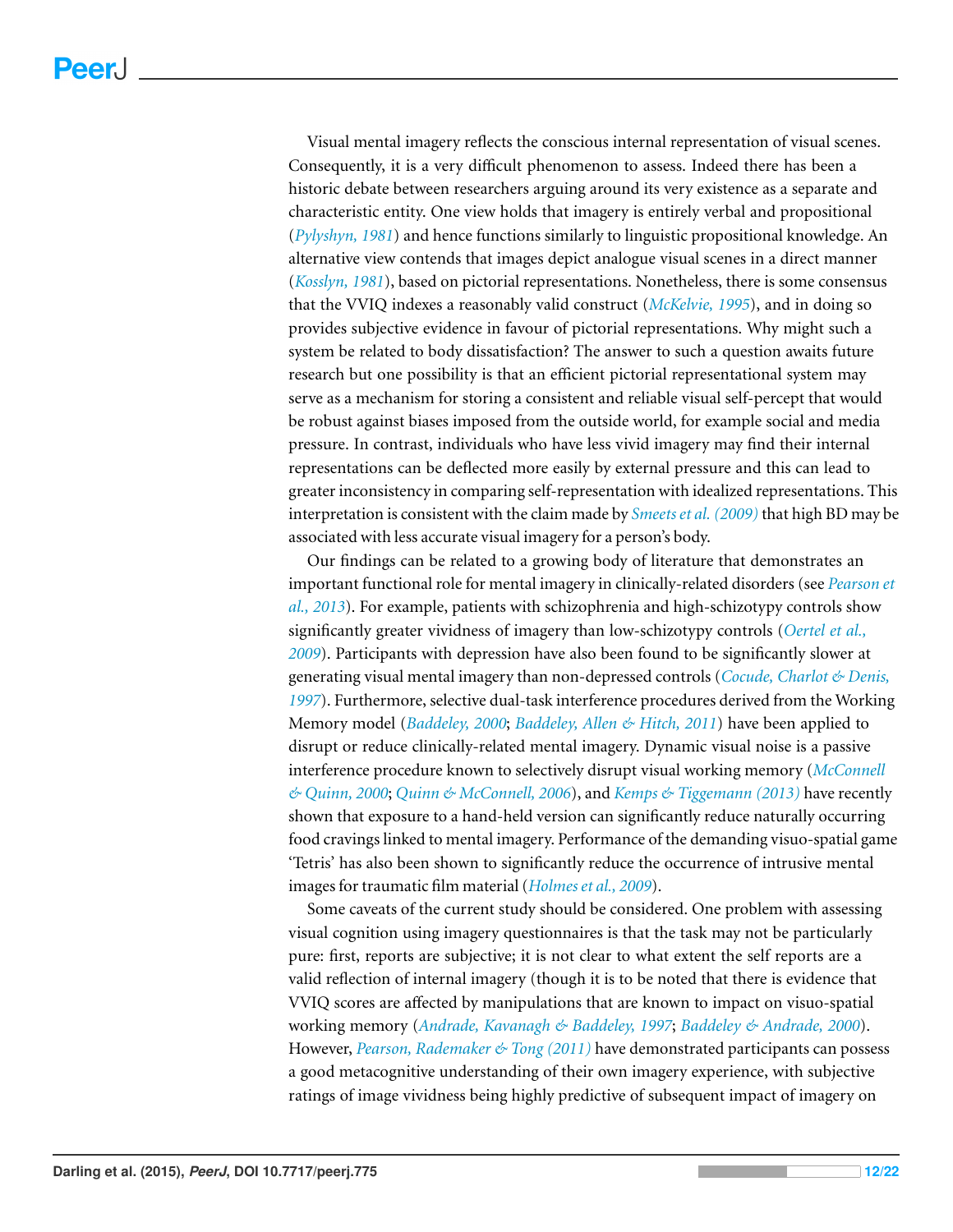conscious perceptual experience. Brain imaging studies have also linked differences in the introspective experience of mental imagery to differential cortical activation (*[Cui](#page-16-14) [et](#page-16-14) [al.,](#page-16-14) [2007](#page-16-14)*; *[Slotnick,](#page-20-16) [Thompson](#page-20-16) [&](#page-20-16) [Kosslyn,](#page-20-16) [2012](#page-20-16)*). Second, imagery tasks are known to recruit a diverse array of cognitive components including executive functions (*[Logie,](#page-18-9) [1995](#page-18-9)*; *[Logie,](#page-18-10) [2003](#page-18-10)*; *[Pearson,](#page-20-9) [Logie](#page-20-9) [&](#page-20-9) [Green,](#page-20-9) [1996](#page-20-9)*; *[Rudkin,](#page-20-10) [Pearson](#page-20-10) [&](#page-20-10) [Logie,](#page-20-10) [2007](#page-20-10)*). Consequently it is possible that the relationship of VVIQ performance and BD is due to some executive factor unrelated to the visual nature of the imagery concerned. The novel finding of an independent, consistent and statistically reliable relationship between VPT performance and BD clarifies the issue: a purer measure of visual memory is reliably related to body dissatisfaction; again, this pattern is consistent with the idea that strong visual representative abilities can protect against body dissatisfaction.

Although superficially it may seem that VVIQ and VPT may index similar functions one would expect strong visual representational abilities to correlate with vividness of visual imagery—in fact the correlation in our sample between VPT and VVIQ is small and non-significant (*r* (*n* = 110) = −.11, *p* = .254). *[Bull,](#page-16-15) [Pearson](#page-16-15) [&](#page-16-15) [Hamilton](#page-16-15) [\(2007\)](#page-16-15)* assessed correlations between VPT and VVIQ as part of a larger-scale study, and reported a slightly higher correlation between VPT and VVIQ ( $r = .22$ ,  $p < .05$ ); they also noted in exploratory factor analysis that VVIQ loaded more on a measure of general executive functioning whilst VPT loaded on a measure of visual representation. On these bases, it seems reasonable to speculate that differences in the profiles of body dissatisfaction relationships between VVIQ and VPT may well centre on the fact that VVIQ has a more substantive executive component, broadly consistent with our findings that VPT appears to be a stronger predictor of VABD (a visual task) than it was the questionnaire-based BSQ.

Stroop interference correlated with every variable in the study apart from global precedence, highlighting its role as a measure of a general inhibitory mechanism. Some of these relationships were very high. The strong and sizeable correlation with age is of little surprise (*[Comalli,](#page-16-16) [Wapner](#page-16-16) [&](#page-16-16) [Werner,](#page-16-16) [1962](#page-16-16)*). A strong relationship with BMI is also consistent with previous literature (e.g., *[Fagundo](#page-17-6) [et](#page-17-6) [al.,](#page-17-6) [2012](#page-17-6)*). In the context of the regression models, Stroop was a moderate predictor of BSQ but was not a significant predictor of VABD. Looking at the high correlations between Stroop interference, BMI, VABD and BSQ, it is plausible to explain this by assuming that the relationship between Stroop interference and body dissatisfaction is heavily driven by the links between obesity and inhibition; VABD is more heavily influenced by actual obesity than BSQ (given that the participant has to select a representation of their current body state) and hence the relationship to Stroop may have been substantially reduced in the regression models because they controlled explicitly for BMI, and more attenuated in VABD prediction rather than BSQ prediction. Given this, it seems reasonable to hypothesize separable relationships between visual short-term memory and body dissatisfaction and between executive functions and body dissatisfaction, a testable hypothesis that should be taken up in future research. One obvious possible explanation is that increased inhibitory control may enable people to inhibit unwanted negative body-related thoughts, thus mediating dissatisfaction.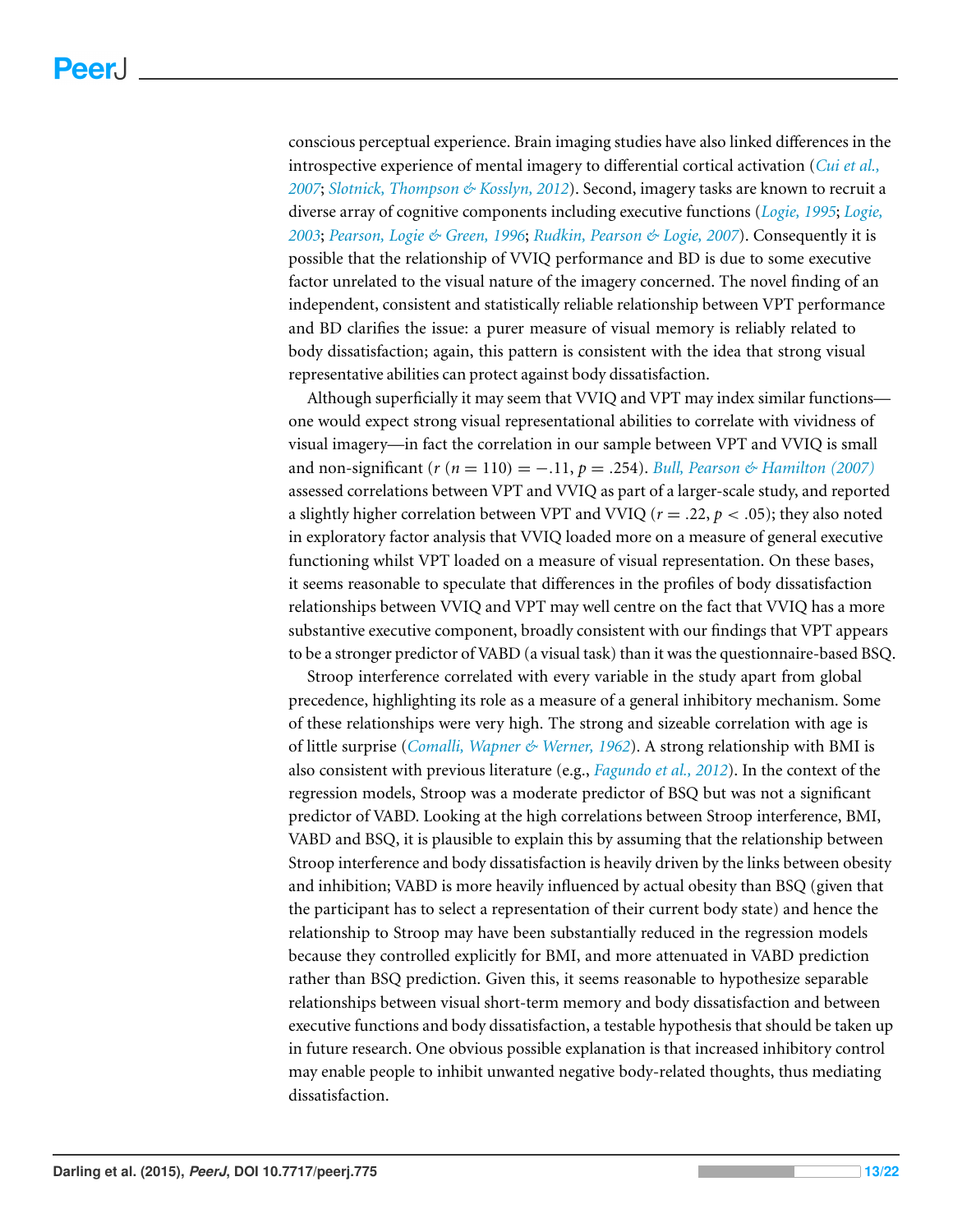It is necessary to briefly consider those functions that were not apparently related to either VABD or BSQ, with due deference to the axiomatic absence of evidence not representing evidence of absence. We failed to observe any relationship between spatial sequence memory and BD, nor between global and local processing and BD in our sample. Hence, whilst acknowledging that these are null findings, there is no evidence that the 'normative discontent' (*[Rodin,](#page-20-0) [Silberstein](#page-20-0) [&](#page-20-0) [Striegel-Moore,](#page-20-0) [1984](#page-20-0)*) that is seen in the general population is related to intrinsic biases in processing orientation, or to individual variations in spatial sequence memory. As far as we are aware this is the first study attempting to link BD with spatial memory and global precedence.

This study restricted its focus to female participants. Hence we must add the caveat that these data do not necessarily generalize to males, and that research on the relationship between visual cognition and BD in males would be warranted in future. Of particular interest here may be the relatively complex patterns of gender difference in visual and spatial memory ability (e.g., *[Voyer](#page-21-6) [et](#page-21-6) [al.,](#page-21-6) [2007](#page-21-6)*; *[Cattaneo,](#page-16-17) [Postma](#page-16-17) [&](#page-16-17) [Vecchi,](#page-16-17) [2006](#page-16-17)*), and it would be worthwhile to tease out relationships between BD, gender and visual cognition in future. In the light of these gender differences, it must be made explicit here that the current data do not support the argument that females are more prone to BD or eating disorders as a consequence of gender differences in visual processing. Such a claim would be groundless, and go way beyond our current claim which is to say that we have observed evidence consistent with a role for visual processing in establishing, maintaining or protecting against BD.

The Working Memory model (*[Baddeley,](#page-16-13) [2000](#page-16-13)*; *[Baddeley,](#page-16-5) [Allen](#page-16-5) [&](#page-16-5) [Hitch,](#page-16-5) [2011](#page-16-5)*) was advanced earlier as a potentially useful framework for understanding the role of visual imagery in relation to BD. Given the current data, it seems likely that there is a substantive relationship between two components of working memory and BD. Efficient functioning in both the visuo-spatial sketch pad (VSSP) *and* the central executive (CE) seems to be associated with lower BD. The executive processing relationship was stronger for BSQ than for VABD, leading to the tentative conclusion that the BSQ, perhaps by virtue of its use of a verbal questionnaire format, may have more executive demands. Nonetheless, an independent and reliable relationship between Stroop interference to the BSQ demonstrates a relationship between CE and BD that extends beyond the nature of the stimulus materials and implicates the CE in BD. Meanwhile, a relatively small but significant independent contribution of the VPT in predicting both BSQ and VABD demonstrates the importance of visual STM to sustaining BD.

The present study allows a more detailed understanding of the relationship between the VSSP and BD, because only visual STM predicted BD: spatial STM had no such association. There is a reasonable consensus that the VSSP is likely to be divisible into a primarily visual and a primarily spatial system (e.g., *[Della](#page-17-9) [Sala](#page-17-9) [et](#page-17-9) [al.,](#page-17-9) [1999](#page-17-9)*; *[Logie,](#page-18-9) [1995](#page-18-9)*) though there has been debate about the precise nature of these systems and how they interact (e.g., *[Logie,](#page-18-14) [2011](#page-18-14)*; *[Darling,](#page-17-13) [Della](#page-17-13) [Sala](#page-17-13) [&](#page-17-13) [Logie,](#page-17-13) [2009](#page-17-13)*). There is also evidence that visual and spatial imagery recruit different cognitive systems (*[Quinn](#page-20-11) [&](#page-20-11) [Ralston,](#page-20-11) [1986](#page-20-11)*; *[McConnell](#page-19-15) [&](#page-19-15) [Quinn,](#page-19-15) [2000](#page-19-15)*). With these patterns in mind, the present results suggest that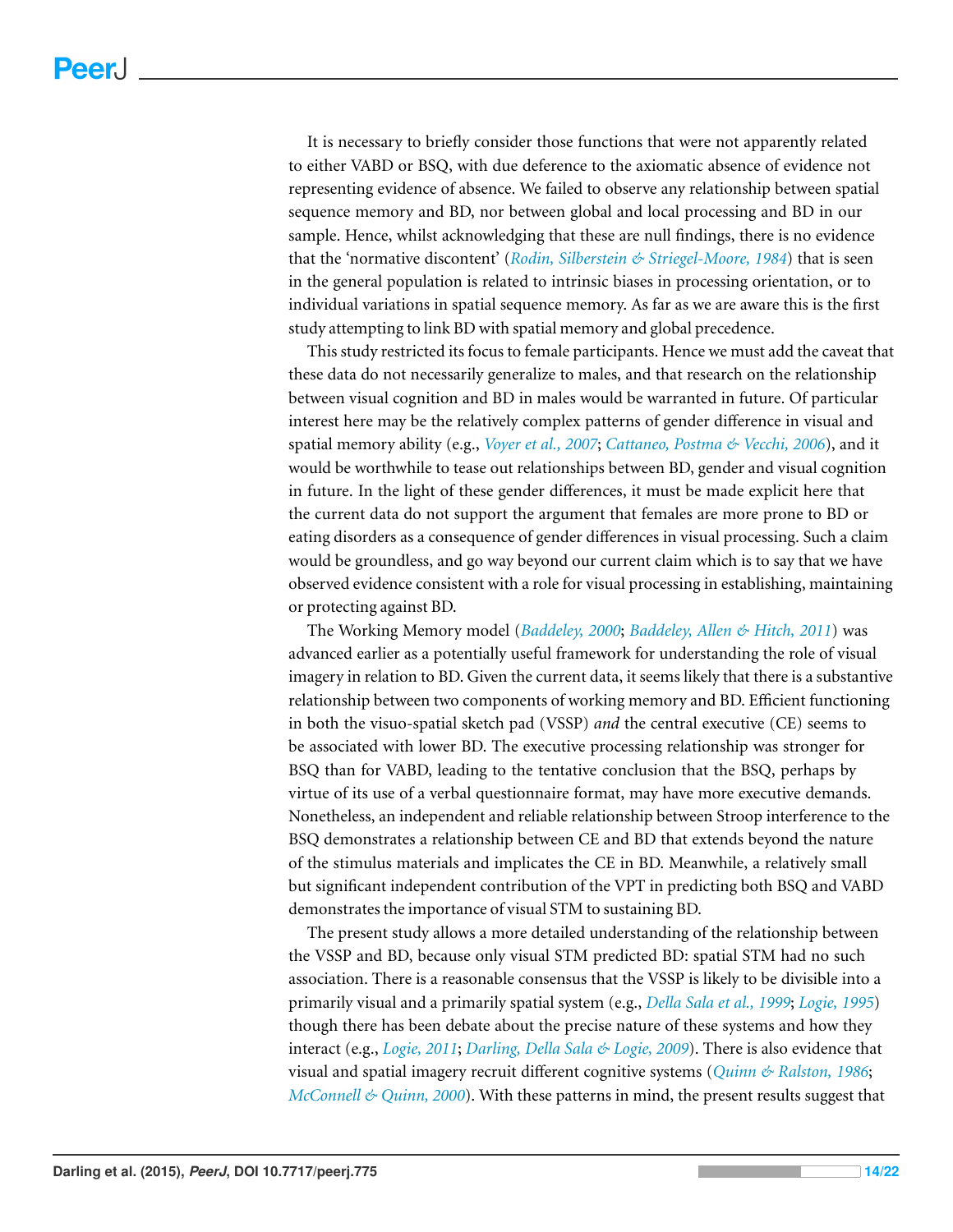the systems associated with BD are visual, rather than spatial, in nature: there was no evidence at all for a link between spatial sequential memory (on the Corsi task) and BD.

Recent models of working memory (*[Baddeley,](#page-16-13) [2000](#page-16-13)*; *[Baddeley,](#page-16-5) [Allen](#page-16-5) [&](#page-16-5) [Hitch,](#page-16-5) [2011](#page-16-5)*) have incorporated a new component known as the episodic buffer (EB), with a role in combining information held in separate stores: the impact of this structure is less clear, and remains to be probed in future research and theorizing. The inhibition and attentional demands of the Stroop task used in the current research are more related to the Central Executive than they are clearly linked to the episodic buffer. As a hypothetical construct thought to require low levels of attention that can link information simultaneously held in different STM and LTM stores, the EB might well be involved in sustaining distorted body-image related representations; for example when an individual may be thinking about their appearance it may provide access to episode-specific information which could easily be a source of biasing or negatively-valenced information. Given the role of the EB role in holding together (or 'binding') information held in parallel information streams in order to carry out particular task demands (e.g., *[Darling](#page-17-14) [et](#page-17-14) [al.,](#page-17-14) [2012](#page-17-14)*; *[Allen](#page-15-5) [et](#page-15-5) [al.,](#page-15-5) [in](#page-15-5) [press](#page-15-5)*), it may be the case that the efficiency of the EB may, speculatively, influence the robustness of self-image representations. However, this is speculation *in extremis*, and a fuller understanding awaits a fuller understanding of the role of the EB in imagery tasks in general, an enterprise that has not really been pursued at the present time (*[Pearson,](#page-19-16) [2006](#page-19-16)*). We should also note that the working memory model is not the only notable model of mental imagery that separates visual and spatial processes; this explanation is also largely consistent with other approaches to imagery (*[Farah](#page-17-15) [et](#page-17-15) [al.,](#page-17-15) [1988](#page-17-15)*; *[Kozhevnikov,](#page-18-15) [Kosslyn](#page-18-15) [&](#page-18-15) [Shephard,](#page-18-15) [2005](#page-18-15)*).

In summary, the results of the current study indicate that some measures of visuospatial cognitive function are predictive of body image measures. In order to understand the processes underlying body dissatisfaction, researchers would therefore be well advised to consider visual imagery and visual memory features, and we argue that the well-established working memory model proposes constructs that may help advance this understanding. It is possible that a vivid and veridical visual imagery system offers a degree of immunity to the various insults to body image that are synonymous with life in the modern world, perhaps by providing a robust parallel representation of the body that is either less or differentially affected by messages in the media and society. How this representation is established and maintained is a question for future research. At present we have identified a role for visual STM and the CE but other aspects of cognition may well be involved. As a final note, we wish to make it clear that we completely acknowledge the massive importance of social and media representations to endemic, normative BD, and would not seek to underplay this. However, the finding that *visual* representation is a crucial mediator of BD is also of key importance, and we hope that this finding can be the basis for development of innovative approaches to BD that may help mitigate the pervasive and debilitating social effects of this strikingly prevalent phenomenon.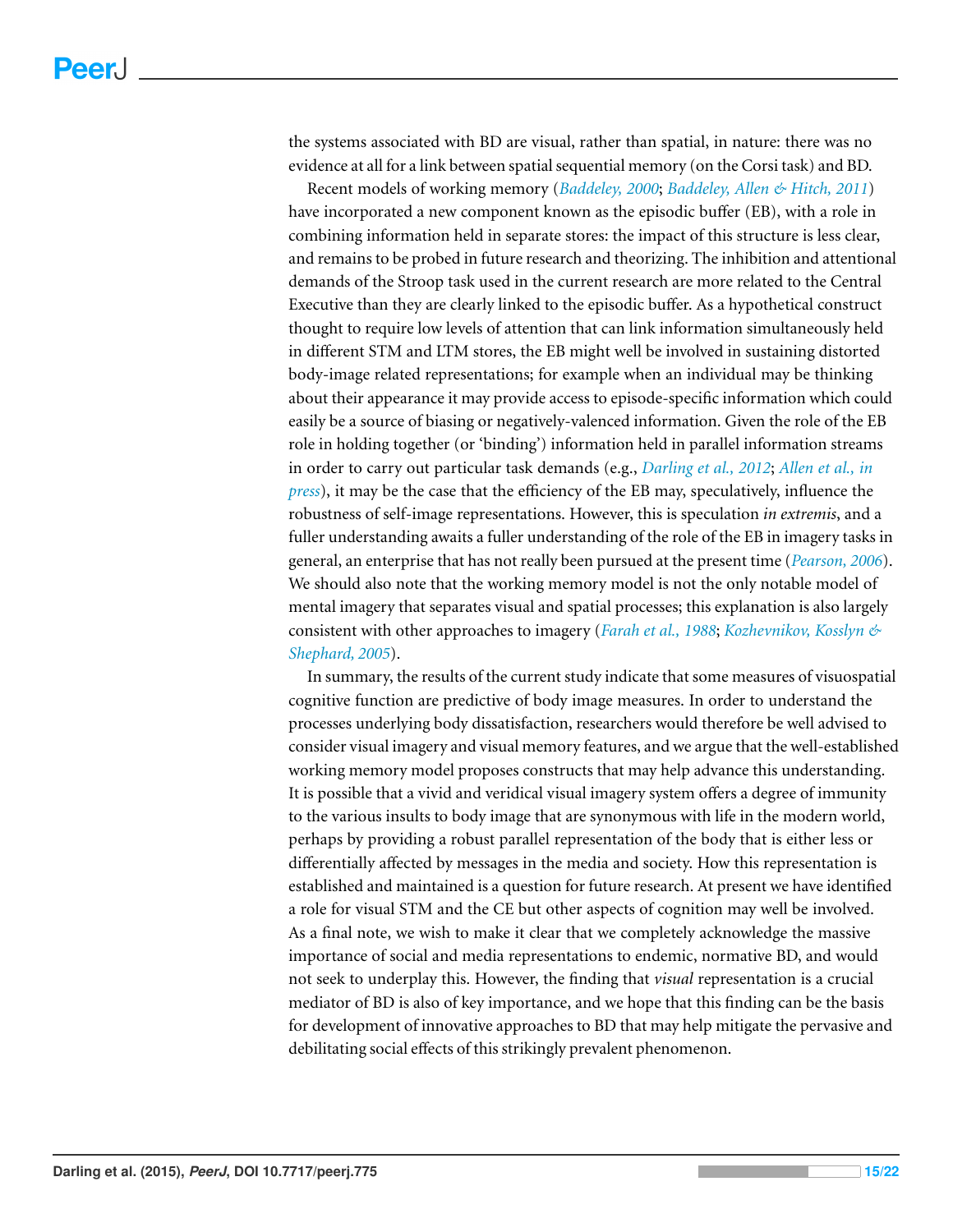## **ACKNOWLEDGEMENTS**

The authors would like to acknowledge the invaluable assistance of Kirsten Millar, Kirsty Young and Catherine Leckie in collecting the data reported in this study.

## <span id="page-15-0"></span>**ADDITIONAL INFORMATION AND DECLARATIONS**

#### **Funding**

The authors declare there was no funding for this work.

#### **Competing Interests**

The authors declare there are no competing interests.

#### **Author Contributions**

- Stephen Darling conceived and designed the experiments, performed the experiments, analyzed the data, wrote the paper, prepared figures and/or tables, reviewed drafts of the paper.
- Clare Uytman and Jelena Havelka reviewed drafts of the paper.
- Richard J. Allen and David G. Pearson wrote the paper, reviewed drafts of the paper.

#### **Human Ethics**

The following information was supplied relating to ethical approvals (i.e., approving body and any reference numbers):

The Ethical approval was agreed by Queen Margaret University Research Ethics Committee (November 25, 2011)—approval by communication from dissertation module co-ordinator.

#### **Data Deposition**

The following information was supplied regarding the deposition of related data: Institutional QMU 'eData' repository at [http://edata.qmu.ac.uk/21/.](http://edata.qmu.ac.uk/21/)

## **REFERENCES**

- <span id="page-15-2"></span>**Abbate-Daga G, Gramaglia C, Amianto F, Marzola E, Fassino S. 2010.** Attachment insecurity, personality, and body dissatisfaction in eating disorders. *The Journal of Nervous and Mental Disease* **198(7)**:520–524 DOI [10.1097/NMD.0b013e3181e4c6f7.](http://dx.doi.org/10.1097/NMD.0b013e3181e4c6f7)
- <span id="page-15-5"></span>**Allen RJ, Havelka J, Falcon T, Evans S, Darling S.** Modality specificity and integration in working memory: insights from visuospatial bootstrapping. *Journal of Experimental Psychology: Learning, Memory, and Cognition* In Press DOI [10.1037/xlm0000058.](http://dx.doi.org/10.1037/xlm0000058)
- <span id="page-15-4"></span>**Andrade J, Kavanagh D, Baddeley A. 1997.** Eye-movements and visual imagery: a working memory approach to the treatment of post-traumatic stress disorder. *British Journal of Clinical Psychology* **36(2)**:209–223 DOI [10.1111/j.2044-8260.1997.tb01408.x.](http://dx.doi.org/10.1111/j.2044-8260.1997.tb01408.x)
- <span id="page-15-3"></span>**Aspen V, Darcy A, Lock J. 2013.** A review of attention biases in women with eating disorders. *Cognition & Emotion* **27(5)**:820–838 DOI [10.1080/02699931.2012.749777.](http://dx.doi.org/10.1080/02699931.2012.749777)
- <span id="page-15-1"></span>**Attie I, Brooks-Gunn J. 1989.** Development of eating problems in adolescent girls: a longitudinal study. *Developmental Psychology* **25(1)**:70–79 DOI [10.1037/0012-1649.25.1.70.](http://dx.doi.org/10.1037/0012-1649.25.1.70)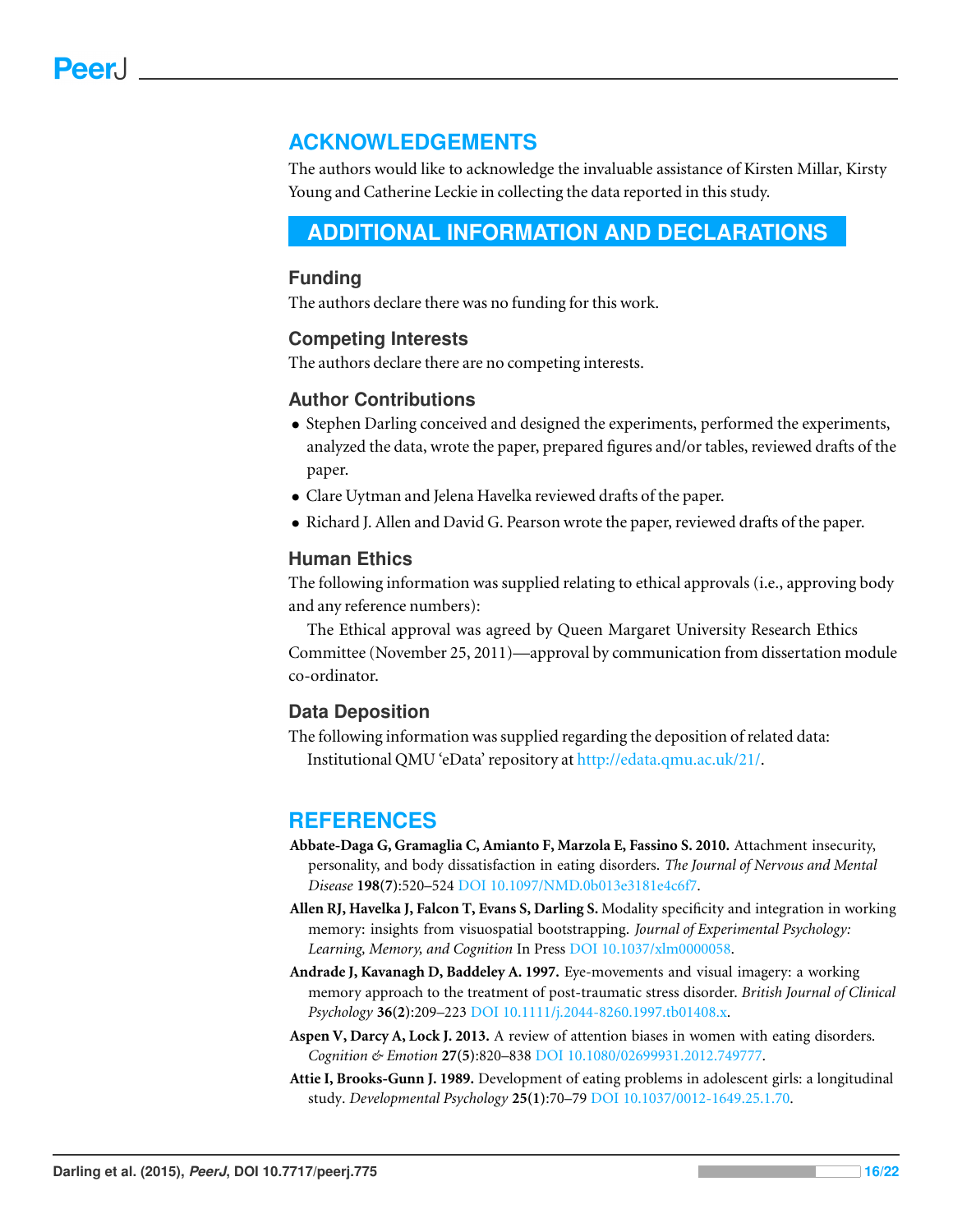- <span id="page-16-6"></span>**Auchus M, Kose G, Allen R. 1993.** Body-image distortion and mental imagery. *Perceptual and Motor Skills* **77(3)**:719–728 DOI [10.2466/pms.1993.77.3.719.](http://dx.doi.org/10.2466/pms.1993.77.3.719)
- <span id="page-16-9"></span>**Baddeley AD. 1996.** Exploring the central executive. *The Quarterly Journal of Experimental Psychology A* **49(1)**:5–28 DOI [10.1080/713755608.](http://dx.doi.org/10.1080/713755608)
- <span id="page-16-13"></span>**Baddeley AD. 2000.** The episodic buffer: a new component of working memory? *Trends in Cognitive Sciences* **4(11)**:417–423 DOI [10.1016/S1364-6613\(00\)01538-2.](http://dx.doi.org/10.1016/S1364-6613(00)01538-2)
- <span id="page-16-5"></span>**Baddeley AD, Allen RJ, Hitch GJ. 2011.** Binding in visual working memory: the role of the episodic buffer. *Neuropsychologia* **49(6)**:1393–1400 DOI [10.1016/j.neuropsychologia.2010.12.042.](http://dx.doi.org/10.1016/j.neuropsychologia.2010.12.042)
- <span id="page-16-8"></span>**Baddeley AD, Andrade J. 2000.** Working memory and the vividness of imagery. *Journal of Experimental Psychology: General* **129(1)**:126–145 DOI [10.1037/0096-3445.129.1.126.](http://dx.doi.org/10.1037/0096-3445.129.1.126)
- <span id="page-16-4"></span>**Baddeley AD, Hitch GJ. 1974.** Working memory. In: Bower GH, ed. *The psychology of learning and motivation: advances in research and theory*, vol. VIII. New York: Academic Press, 47–90.
- <span id="page-16-0"></span>**Baker J, Williamson D, Sylve C. 1995.** Body image disturbance, memory bias, and body dysphoria: effects of negative mood induction. *Behavior Therapy* **26(4)**:747–759 DOI [10.1016/S0005-7894\(05\)80043-7.](http://dx.doi.org/10.1016/S0005-7894(05)80043-7)
- <span id="page-16-1"></span>**Boeka A, Lokken K. 2008.** Neuropsychological performance of a clinical sample of extremely obese individuals. *Archives Of Clinical Neuropsychology* **23(4)**:467–474 DOI [10.1016/j.acn.2008.03.003.](http://dx.doi.org/10.1016/j.acn.2008.03.003)
- <span id="page-16-11"></span>**Bulik C, Wade T, Heath A, Martin N, Stunkard A, Eaves L. 2001.** Relating body mass index to figural stimuli: population-based normative data for Caucasians. *International Journal of Obesity* **25(10)**:1517–1524 DOI [10.1038/sj.ijo.0801742.](http://dx.doi.org/10.1038/sj.ijo.0801742)
- <span id="page-16-15"></span>**Bull R, Pearson D, Hamilton C. 2007.** Measurement and Interference of Visual-Spatial Memory: Full Research Report ESRC End of Award Report, RES-000-22-1507. Swindon: ESRC. *Available at <http://www.esrc.ac.uk/my-esrc/grants/RES-000-22-1507/read>*.
- <span id="page-16-17"></span>**Cattaneo Z, Postma A, Vecchi T. 2006.** Gender differences in memory for object and word locations. *The Quarterly Journal of Experimental Psychology* **59(05)**:904–919 DOI [10.1080/02724980543000079.](http://dx.doi.org/10.1080/02724980543000079)
- <span id="page-16-12"></span>**Cocude M, Charlot V, Denis M. 1997.** Latency and duration of visual mental images in normal and depressed subjects. *Journal of Mental Imagery* **21(1–2)**:127–142.
- <span id="page-16-16"></span>**Comalli P, Wapner S, Werner H. 1962.** Interference effects of stroop color-word test in childhood, adulthood, and aging. *The Journal of Genetic Psychology* **100(1)**:47–53 DOI [10.1080/00221325.1962.10533572.](http://dx.doi.org/10.1080/00221325.1962.10533572)
- <span id="page-16-10"></span>**Cooper P, Taylor M, Cooper Z, Fairburn C. 1987.** The development and validation of the body shape questionnaire. *International Journal of Eating Disorders* **6(4)**:485–494 DOI [10.1002/1098-108X\(198707\)6:4](http://dx.doi.org/10.1002/1098-108X(198707)6:4%3C485::AID-EAT2260060405%3E3.0.CO;2-O)<485::AID-EAT2260060405>3.0.CO;2-O.
- <span id="page-16-7"></span>**Corsi P. 1972.** Human memory and the medial temporal region of the brain. (Ph.D.), McGill University.
- <span id="page-16-2"></span>**Cserjesi R, Luminet O, Poncelet A, L ´ en´ ard L. 2009. ´** Altered executive function in obesity. Exploration of the role of affective states on cognitive abilities. *Appetite* **52(2)**:535–539 DOI [10.1016/j.appet.2009.01.003.](http://dx.doi.org/10.1016/j.appet.2009.01.003)
- <span id="page-16-3"></span>**Cserjési R, Molnar D, Luminet O, Lénárd L. 2007.** Is there any relationship between obesity and mental flexibility in children? *Appetite* **49(3)**:675–678 DOI [10.1016/j.appet.2007.04.001.](http://dx.doi.org/10.1016/j.appet.2007.04.001)
- <span id="page-16-14"></span>**Cui X, Jeter C, Yang D, Montague P, Eagleman D. 2007.** Vividness of mental imagery: individual variability can be measured objectively. *Vision Research* **47(4)**:474–478 DOI [10.1016/j.visres.2006.11.013.](http://dx.doi.org/10.1016/j.visres.2006.11.013)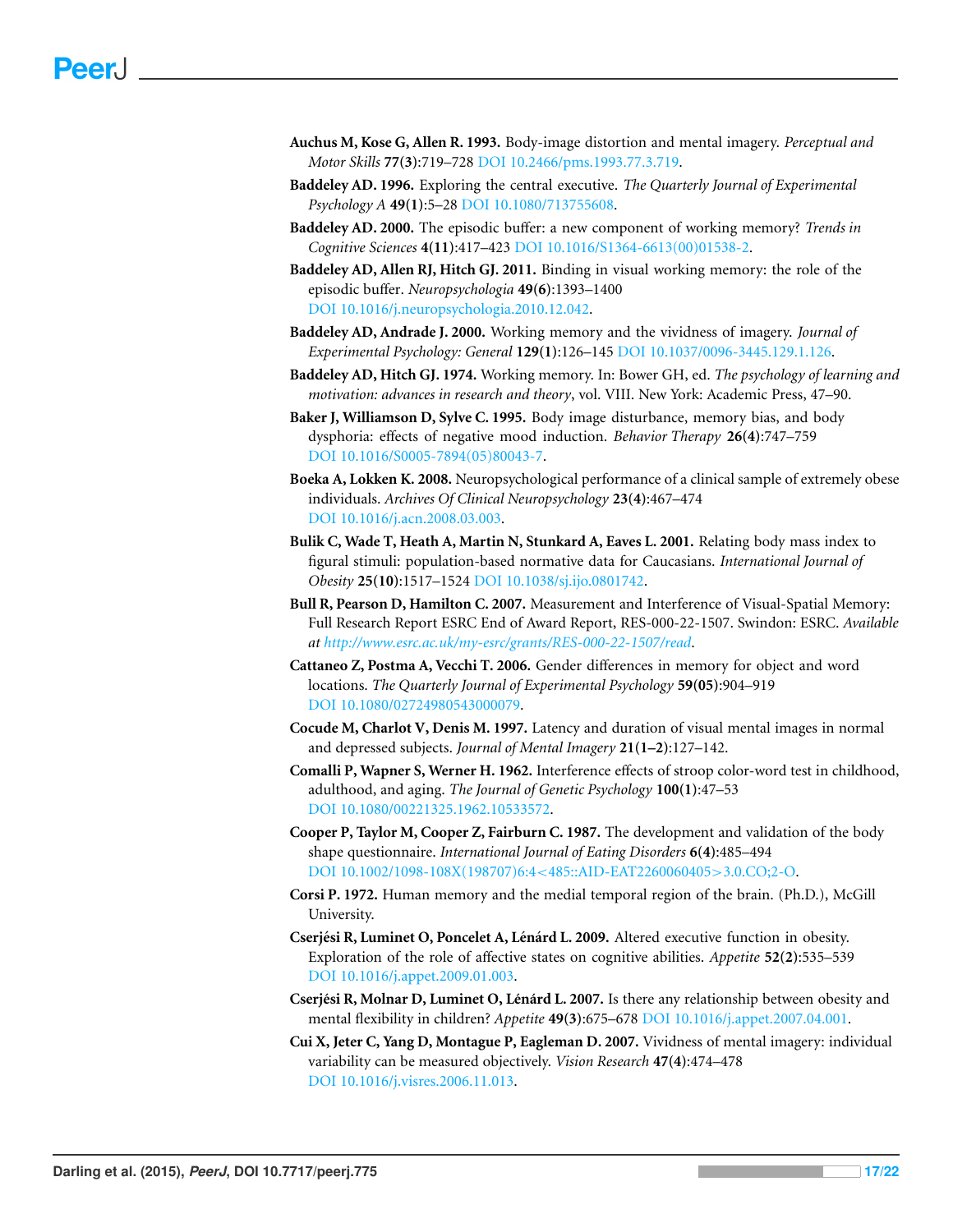- <span id="page-17-14"></span>**Darling S, Allen RJ, Havelka J, Campbell A, Rattray E. 2012.** Visuospatial bootstrapping: long-term memory representations are necessary for implicit binding of verbal and visuospatial working memory. *Psychonomic Bulletin & Review* **19(2)**:258–263 DOI [10.3758/s13423-011-0197-3.](http://dx.doi.org/10.3758/s13423-011-0197-3)
- <span id="page-17-13"></span>**Darling S, Della Sala S, Logie R. 2009.** Dissociation between appearance and location within visuo-spatial working memory. *The Quarterly Journal of Experimental Psychology* **62(3)**:417–425 DOI [10.1080/17470210802321984.](http://dx.doi.org/10.1080/17470210802321984)
- <span id="page-17-10"></span>**Darling S, Martin D, Hellmann J, Memon A. 2009.** Some witnesses are better than others. *Personality and Individual Differences* **47(4)**:369–373 DOI [10.1016/j.paid.2009.04.010.](http://dx.doi.org/10.1016/j.paid.2009.04.010)
- <span id="page-17-9"></span>**Della Sala S, Gray C, Baddeley A, Allamano N, Wilson L. 1999.** Pattern span: a tool for unwelding visuo-spatial memory. *Neuropsychologia* **37(10)**:1189–1199 DOI [10.1016/S0028-3932\(98\)00159-6.](http://dx.doi.org/10.1016/S0028-3932(98)00159-6)
- <span id="page-17-8"></span>**Della Sala S, Gray C, Baddeley A, Wilson L. 1997.** *The visual patterns test: a test of short-term visual recall*. Bury St, Edmunds: Thames Valley Test Company.
- <span id="page-17-7"></span>**Dobson K, Dozois D. 2004.** Attentional biases in eating disorders: a meta-analytic review of Stroop performance. *Clinical Psychology Review* **23(8)**:1001–1022 DOI [10.1016/j.cpr.2003.09.004.](http://dx.doi.org/10.1016/j.cpr.2003.09.004)
- <span id="page-17-2"></span>**Drewnowski A, Yee D. 1987.** Men and body image: are males satisfied with their body weight? *Psychosomatic Medicine* **49(6)**:626–634 DOI [10.1097/00006842-198711000-00008.](http://dx.doi.org/10.1097/00006842-198711000-00008)
- <span id="page-17-12"></span>**Evans C, Dolan B. 1993.** Body shape questionnaire: derivation of shortened "alternate forms." *International Journal of Eating Disorders* **13(3)**:315–321 DOI [10.1002/1098-108X\(199304\)13:3](http://dx.doi.org/10.1002/1098-108X(199304)13:3%3C315::AID-EAT2260130310%3E3.0.CO;2-3)<315::AID-EAT2260130310>3.0.CO;2-3.
- <span id="page-17-6"></span>**Fagundo A, de la Torre R, Jimenez-Murcia S, Ag ´ uera Z, Granero R, T ¨ arrega S, Botella C, ´ Banos R, Fern ˜ andez-Real JM, Rodr ´ ´ıguez R, Forcano L, Fruhbeck G, G ¨ omez-Ambrosi J, ´ Tinahones FJ, Fernandez-Garc ´ ´ıa JC, Casanueva FF, Fernandez-Aranda FF. 2012. ´** Executive functions profile in extreme eating/weight conditions: from anorexia nervosa to obesity. *Plos ONE* **7(8)**:e43382 DOI [10.1371/journal.pone.0043382.](http://dx.doi.org/10.1371/journal.pone.0043382)
- <span id="page-17-5"></span>**Fairburn C, Shafran R, Cooper Z. 1999.** A cognitive behavioural theory of anorexia nervosa. *Behaviour Research and Therapy* **37(1)**:1–13 DOI [10.1016/S0005-7967\(98\)00102-8.](http://dx.doi.org/10.1016/S0005-7967(98)00102-8)
- <span id="page-17-15"></span>**Farah M, Hammond K, Levine D, Calvanio R. 1988.** Visual and spatial mental imagery: dissociable systems of representation. *Cognitive Psychology* **20(4)**:439–462 DOI [10.1016/0010-0285\(88\)90012-6.](http://dx.doi.org/10.1016/0010-0285(88)90012-6)
- <span id="page-17-3"></span>**Fazio R, Jackson J, Dunton B, Williams C. 1995.** Variability in automatic activation as an unobstrusive measure of racial attitudes: a bona fide pipeline? *Journal of Personality and Social Psychology* **69(6)**:1013–1027 DOI [10.1037/0022-3514.69.6.1013.](http://dx.doi.org/10.1037/0022-3514.69.6.1013)
- <span id="page-17-11"></span>**Feusner J, Moller H, Altstein L, Sugar C, Bookheimer S, Yoon J, Hembacher E. 2010.** Inverted face processing in body dysmorphic disorder. *Journal of Psychiatric Research* **44(15)**:1088–1094 DOI [10.1016/j.jpsychires.2010.03.015.](http://dx.doi.org/10.1016/j.jpsychires.2010.03.015)
- <span id="page-17-4"></span>**Freeman R, Touyz S, Sara G, Rennie C, Gordon E, Beumont P. 1991.** In the eye of the beholder: processing body shape information in anorexic and bulimic patients. *International Journal of Eating Disorders* **10(6)**:709–714

DOI [10.1002/1098-108X\(199111\)10:6](http://dx.doi.org/10.1002/1098-108X(199111)10:6%3C709::AID-EAT2260100609%3E3.0.CO;2-N)<709::AID-EAT2260100609>3.0.CO;2-N.

- <span id="page-17-1"></span>**Furnham A, Badmin N, Sneade I. 2002.** Body image dissatisfaction: gender differences in eating attitudes, self-esteem, and reasons for exercise. *The Journal of Psychology* **136(6)**:581–596 DOI [10.1080/00223980209604820.](http://dx.doi.org/10.1080/00223980209604820)
- <span id="page-17-0"></span>**Furnham A, Calnan A. 1998.** Eating disturbance, self-esteem, reasons for exercising and body weight dissatisfaction in adolescent males. *European Eating Disorders Review* **6(1)**:58–72 DOI [10.1002/\(SICI\)1099-0968\(199803\)6:1](http://dx.doi.org/10.1002/(SICI)1099-0968(199803)6:1%3C58::AID-ERV184%3E3.0.CO;2-V)<58::AID-ERV184>3.0.CO;2-V.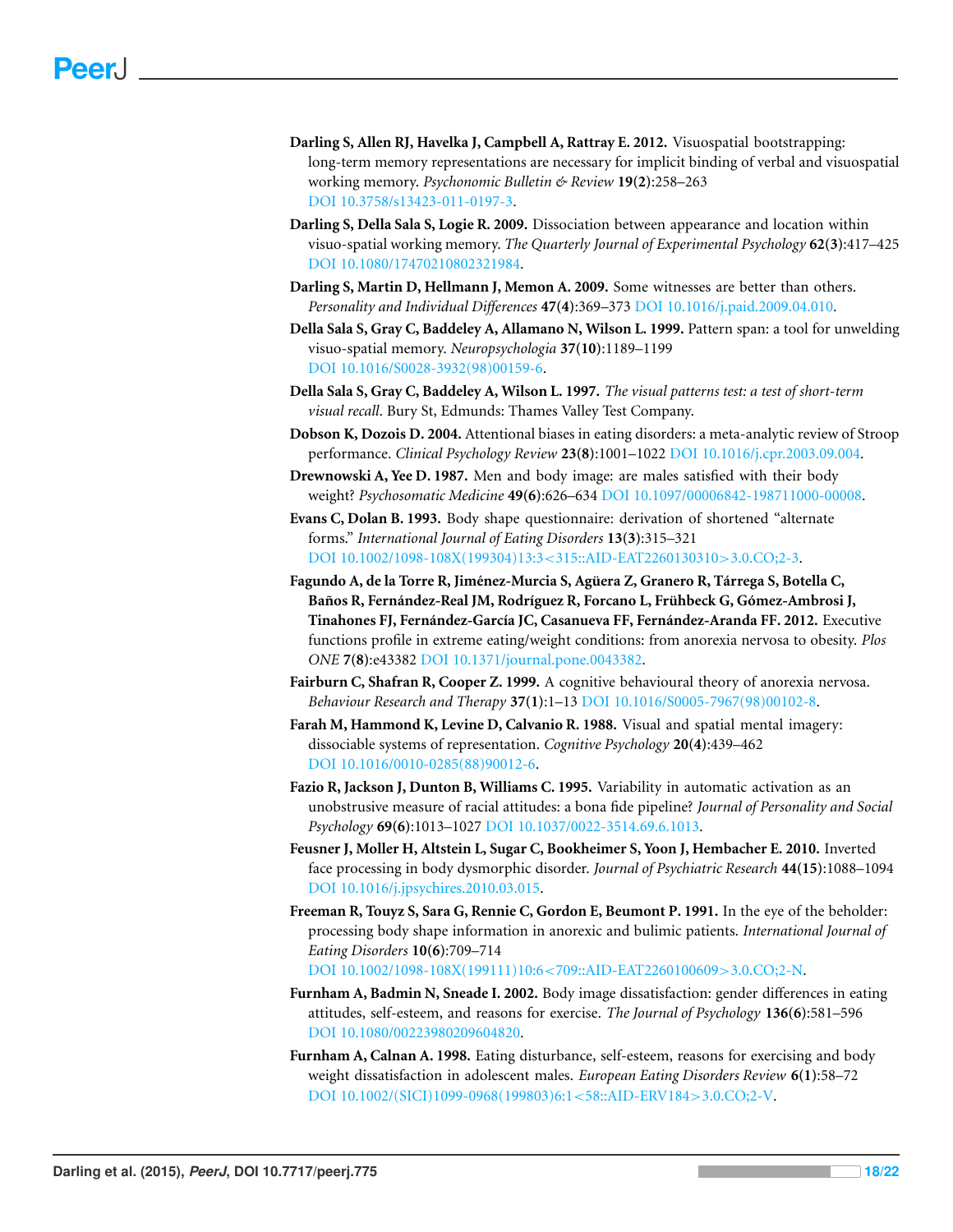- <span id="page-18-4"></span>**Green M, Rogers P. 1993.** Selective attention to food and body shape words in dieters and restrained nondieters. *International Journal of Eating Disorders* **14(4)**:515–517 DOI [10.1002/1098-108X\(199312\)14:4](http://dx.doi.org/10.1002/1098-108X(199312)14:4%3C515::AID-EAT2260140417%3E3.0.CO;2-E)<515::AID-EAT2260140417>3.0.CO;2-E.
- <span id="page-18-2"></span>**Greenwald A, Nosek B, Banaji M. 2003.** Understanding and using the Implicit Association Test: I. An improved scoring algorithm. *Journal of Personality and Social Psychology* **85(2)**:197–216 DOI [10.1037/0022-3514.85.2.197.](http://dx.doi.org/10.1037/0022-3514.85.2.197)
- <span id="page-18-6"></span>**Gunstad J, Paul R, Cohen R, Tate D, Spitznagel M, Gordon E. 2007.** Elevated body mass index is associated with executive dysfunction in otherwise healthy adults. *Comprehensive Psychiatry* **48(1)**:57–61 DOI [10.1016/j.comppsych.2006.05.001.](http://dx.doi.org/10.1016/j.comppsych.2006.05.001)
- <span id="page-18-5"></span>**Hargreaves D, Tiggemann M. 2002.** The effect of television commercials on mood and body dissatisfaction: the role of appearance-schema activation. *Journal of Social and Clinical Psychology* **21(3)**:287–308 DOI [10.1521/jscp.21.3.287.22532.](http://dx.doi.org/10.1521/jscp.21.3.287.22532)
- <span id="page-18-13"></span>**Holmes E, James E, Coode-Bate T, Deeprose C. 2009.** Can playing the computer game Tetris reduce the build-up of flashbacks for trauma? A proposal from cognitive science. *Plos ONE* **4(1)**:e4153 DOI [10.1371/journal.pone.0004153.](http://dx.doi.org/10.1371/journal.pone.0004153)
- <span id="page-18-12"></span>**Kemps E, Tiggemann M. 2013.** Hand-held dynamic visual noise reduces naturally occurring food cravings and craving-related consumption. *Appetite* **68**:152–157 DOI [10.1016/j.appet.2013.05.001.](http://dx.doi.org/10.1016/j.appet.2013.05.001)
- <span id="page-18-0"></span>**Killen J, Taylor C, Hayward C, Haydel K, Wilson D, Hammer L, Kraemer H, Blair-Greiner A, Strachowski D. 1996.** Weight concerns influence the development of eating disorders: a 4-year prospective study. *Journal of Consulting and Clinical Psychology* **64(5)**:936–940 DOI [10.1037/0022-006X.64.5.936.](http://dx.doi.org/10.1037/0022-006X.64.5.936)
- <span id="page-18-11"></span>**Kosslyn S. 1981.** The medium and the message in mental imagery: a theory. *Psychological Review* **88(1)**:46–66 DOI [10.1037/0033-295X.88.1.46.](http://dx.doi.org/10.1037/0033-295X.88.1.46)
- <span id="page-18-8"></span>**Kosslyn S, Ball T, Reiser B. 1978.** Visual images preserve metric spatial information: evidence from studies of image scanning. *Journal of Experimental Psychology: Human Perception and Performance* **4(1)**:47–60.
- <span id="page-18-1"></span>**Kostanski M, Gullone E. 1998.** Adolescent body image dissatisfaction: relationships with self-esteem, anxiety and depression controlling for body mass. *Journal of Child Psychology and Psychiatry* **39(2)**:255–262 DOI [10.1111/1469-7610.00319.](http://dx.doi.org/10.1111/1469-7610.00319)
- <span id="page-18-15"></span>**Kozhevnikov M, Kosslyn S, Shephard J. 2005.** Spatial versus object visualizers: a new characterization of visual cognitive style. *Memory & Cognition* **33(4)**:710–726 DOI [10.3758/BF03195337.](http://dx.doi.org/10.3758/BF03195337)
- <span id="page-18-3"></span>**Lee M, Shafran R. 2004.** Information processing biases in eating disorders. *Clinical Psychology Review* **24(2)**:215–238 DOI [10.1016/j.cpr.2003.10.004.](http://dx.doi.org/10.1016/j.cpr.2003.10.004)
- <span id="page-18-7"></span>**Lena S, Fiocco A, Leyenaar J. 2004.** The role of cognitive deficits in the development of eating disorders. *Neuropsychology Review* **14(2)**:99–113 DOI [10.1023/B:NERV.0000028081.40907.de.](http://dx.doi.org/10.1023/B:NERV.0000028081.40907.de)
- <span id="page-18-9"></span>**Logie R. 1995.** *Visuo-spatial working memory*. Hove: L. Erlbaum Associates.
- <span id="page-18-10"></span>**Logie R. 2003.** Spatial and visual working memory: a mental workspace. In: Irwin DE, Ross BH, eds. *Cognitive vision: the psychology of learning and motivation*, vol. 42, San Diego: Academic Press, 37–78.
- <span id="page-18-14"></span>**Logie R. 2011.** The functional organization and capacity limits of working memory. *Current Directions in Psychological Science* **20(4)**:240–245 DOI [10.1177/0963721411415340.](http://dx.doi.org/10.1177/0963721411415340)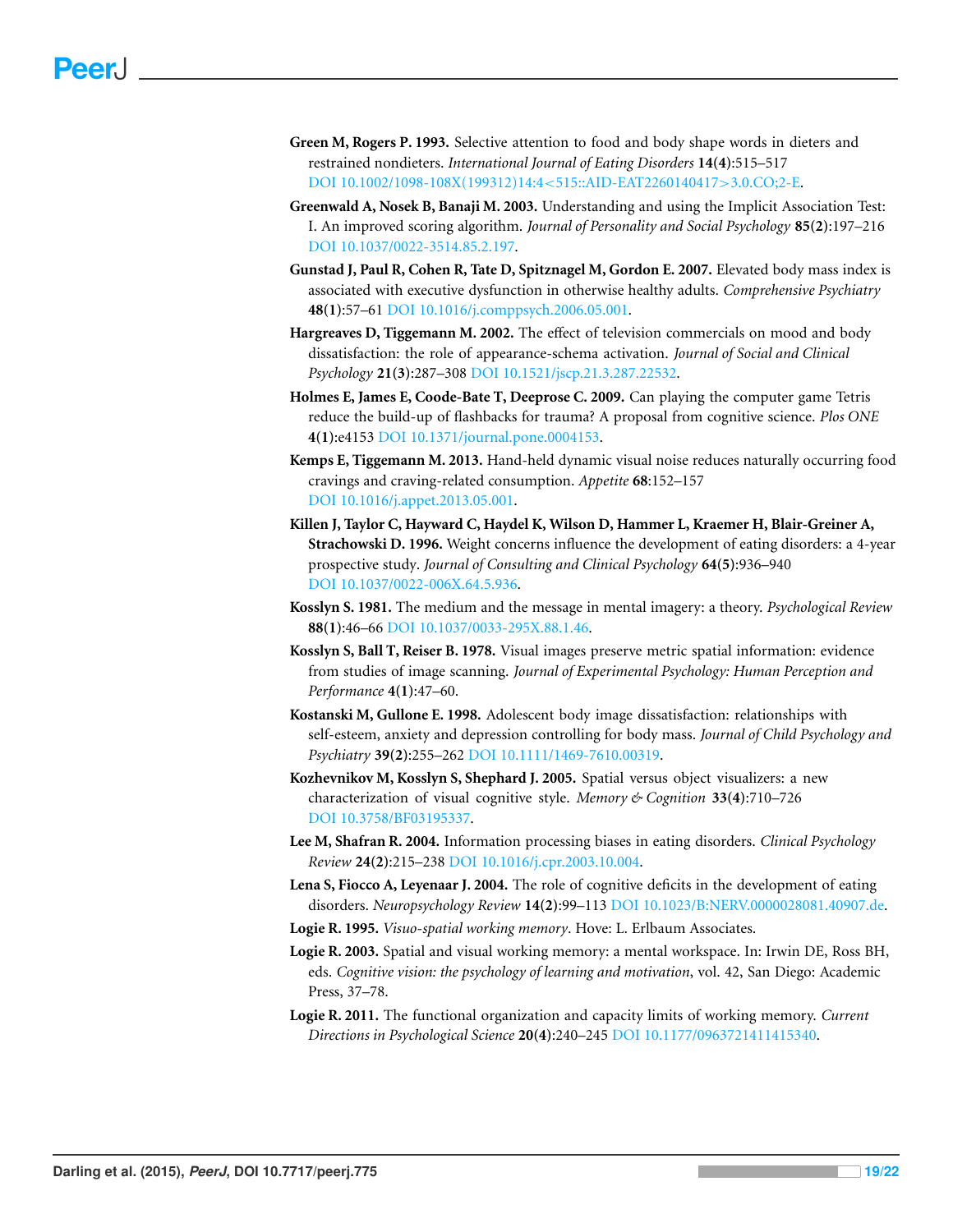- <span id="page-19-2"></span>**Lusher J, Chandler C, Ball D. 2004.** Alcohol dependence and the alcohol Stroop paradigm: evidence and issues. *Drug and Alcohol Dependence* **75(3)**:225–231 DOI [10.1016/j.drugalcdep.2004.03.004.](http://dx.doi.org/10.1016/j.drugalcdep.2004.03.004)
- <span id="page-19-9"></span>**MacLeod C. 1991.** Half a century of research on the Stroop effect: an integrative review. *Psychological Bulletin* **109(2)**:163–203 DOI [10.1037/0033-2909.109.2.163.](http://dx.doi.org/10.1037/0033-2909.109.2.163)
- <span id="page-19-6"></span>**Marks D. 1973.** Visual imagery differences in the recall of pictures. *British Journal of Psychology* **64(1)**:17–24 DOI [10.1111/j.2044-8295.1973.tb01322.x.](http://dx.doi.org/10.1111/j.2044-8295.1973.tb01322.x)
- <span id="page-19-8"></span>**Martin D, Macrae C. 2010.** Processing style and person recognition: exploring the face inversion effect. *Visual Cognition* **18(2)**:161–170 DOI [10.1080/13506280902868793.](http://dx.doi.org/10.1080/13506280902868793)
- <span id="page-19-15"></span>**McConnell J, Quinn J. 2000.** Interference in visual working memory. *The Quarterly Journal of Experimental Psychology A* **53(1)**:53–67 DOI [10.1080/713755873.](http://dx.doi.org/10.1080/713755873)
- <span id="page-19-11"></span>**Mciza Z, Goedecke J, Steyn N, Charlton K, Puoane T, Meltzer S, Levitt NS, Lambert EV. 2005.** Development and validation of instruments measuring body image and body weight dissatisfaction in South African mothers and their daughters. *Public Health Nutrition* **8(05)**:509–519 DOI [10.1079/PHN2005814.](http://dx.doi.org/10.1079/PHN2005814)
- <span id="page-19-13"></span>**McKelvie S. 1995.** The VVIQ as a psychometric test of individual differences in visual imagery vividness: a critical quantitative review and plea for direction. *Journal of Mental Imagery* **19(3–4)**:1–106.
- <span id="page-19-7"></span>**Milner B. 1971.** Interhemispheric differences in the localization of psychological processes in man. *British Medical Bulletin* **27(3)**:272–277.
- <span id="page-19-10"></span>**Miyake A, Friedman N, Emerson M, Witzki A, Howerter A, Wager T. 2000.** The unity and diversity of executive functions and their contributions to complex "frontal lobe" tasks: a latent variable analysis. *Cognitive Psychology* **41(1)**:49–100 DOI [10.1006/cogp.1999.0734.](http://dx.doi.org/10.1006/cogp.1999.0734)
- <span id="page-19-12"></span>**Navon D. 1977.** Forest before trees: the precedence of global features in visual perception. *Cognitive Psychology* **9(3)**:353–383 DOI [10.1016/0010-0285\(77\)90012-3.](http://dx.doi.org/10.1016/0010-0285(77)90012-3)
- <span id="page-19-3"></span>**Nederkoorn C, Braet C, Van Eijs Y, Tanghe A, Jansen A. 2006a.** Why obese children cannot resist food: the role of impulsivity. *Eating Behaviors* **7(4)**:315–322 DOI [10.1016/j.eatbeh.2005.11.005.](http://dx.doi.org/10.1016/j.eatbeh.2005.11.005)
- <span id="page-19-4"></span>**Nederkoorn C, Smulders F, Havermans R, Roefs A, Jansen A. 2006b.** Impulsivity in obese women. *Appetite* **47(2)**:253–256 DOI [10.1016/j.appet.2006.05.008.](http://dx.doi.org/10.1016/j.appet.2006.05.008)
- <span id="page-19-14"></span>**Oertel V, Rotarska-Jagiela A, Van de Ven V, Haenschel C, Grube M, Stangier U, Maurer K, Linden DE. 2009.** Mental imagery vividness as a trait marker across the schizophrenia spectrum. *Psychiatry Research* **167(1-2)**:1–11 DOI [10.1016/j.psychres.2007.12.008.](http://dx.doi.org/10.1016/j.psychres.2007.12.008)
- <span id="page-19-0"></span>**Ohring R, Graber J, Brooks-Gunn J. 2002.** Girls' recurrent and concurrent body dissatisfaction: correlates and consequences over 8 years. *International Journal of Eating Disorders* **31(4)**:404–415 DOI [10.1002/eat.10049.](http://dx.doi.org/10.1002/eat.10049)
- <span id="page-19-5"></span>**Paivio A. 1991.** Dual coding theory: retrospect and current status. *Canadian Journal of Psychology/Revue Canadienne De Psychologie* **45(3)**:255–287 DOI [10.1037/h0084295.](http://dx.doi.org/10.1037/h0084295)
- <span id="page-19-1"></span>**Paxton S, Neumark-Sztainer D, Hannan P, Eisenberg M. 2006.** Body dissatisfaction prospectively predicts depressive mood and low self-esteem in adolescent girls and boys. *Journal of Clinical Child & Adolescent Psychology* **35(4)**:539–549 DOI [10.1207/s15374424jccp3504](http://dx.doi.org/10.1207/s15374424jccp3504_5) 5.
- <span id="page-19-16"></span>**Pearson DG. 2006.** The episodic buffer: implications and connections with visuo-spatial research. In: Vecchi T, ed. *Imagery and spatial cognition: methods, models and cognitive assessment*. Amsterdam: John Benjamins Publishing Company, 139–153.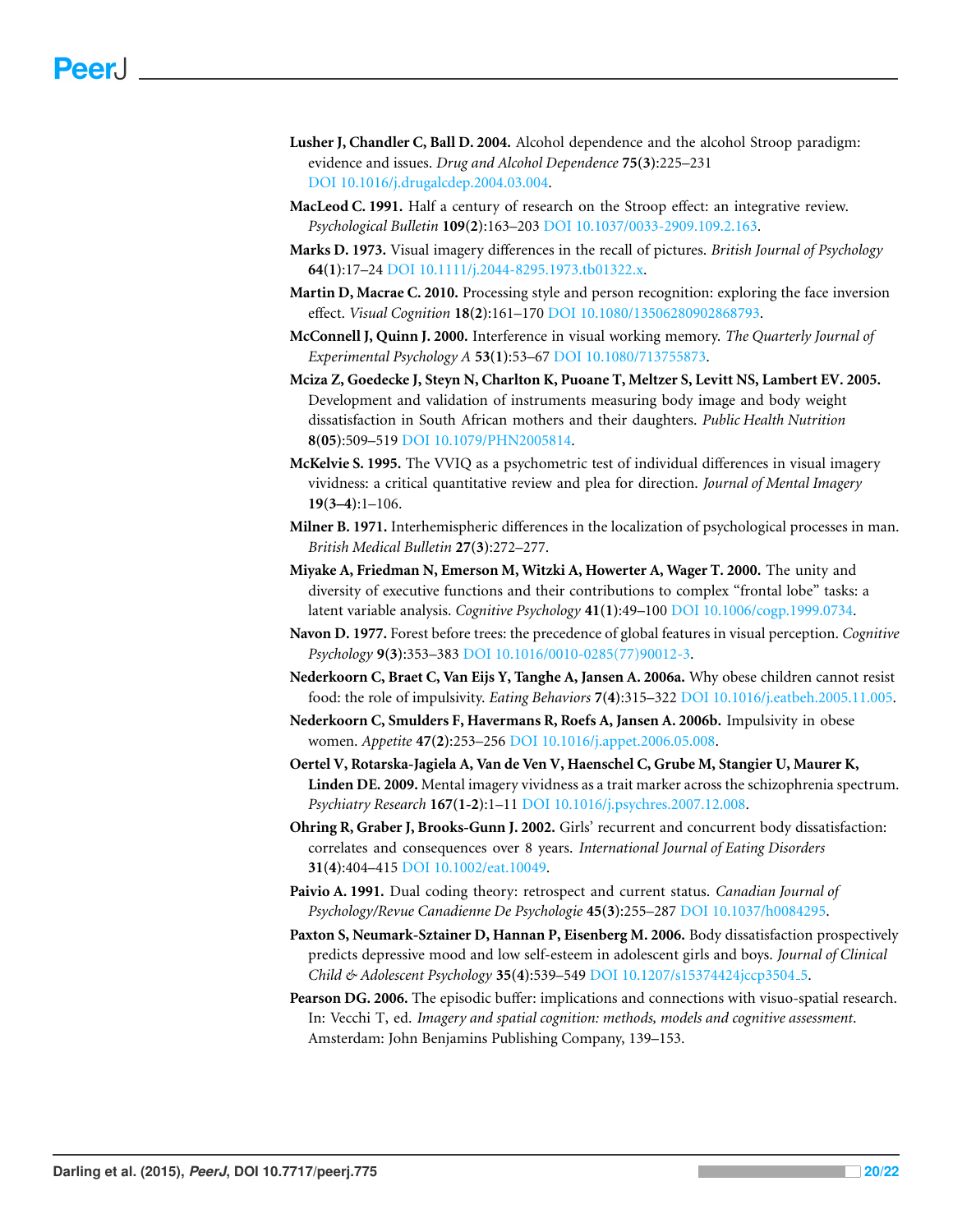- <span id="page-20-13"></span>**Pearson D, Deeprose C, Wallace-Hadrill S, Heyes S, Holmes E. 2013.** Assessing mental imagery in clinical psychology: a review of imagery measures and a guiding framework. *Clinical Psychology Review* **33(1)**:1–23 DOI [10.1016/j.cpr.2012.09.001.](http://dx.doi.org/10.1016/j.cpr.2012.09.001)
- <span id="page-20-7"></span>**Pearson D, Logie R. 2004.** Effects of stimulus modality and working memory load on mental synthesis performance. *Imagination, Cognition and Personality* **23(2)**:183–191 DOI [10.2190/KRQB-0CED-NX6J-HQ72.](http://dx.doi.org/10.2190/KRQB-0CED-NX6J-HQ72)
- <span id="page-20-9"></span>**Pearson D, Logie R, Green C. 1996.** Mental manipulation, visual working memory, and executive processes. *Psychologische Beitrage* **38(3–4)**:324–342.
- <span id="page-20-15"></span>**Pearson J, Rademaker R, Tong F. 2011.** Evaluating the mind's eye: the metacognition of visual imagery. *Psychological Science* **22(12)**:1535–1542 DOI [10.1177/0956797611417134.](http://dx.doi.org/10.1177/0956797611417134)
- <span id="page-20-4"></span>**Perpiñá C, Hemsley D, Treasure J, De Silva P. 1993.** Is the selective information processing of food and body words specific to patients with eating disorders? *International Journal of Eating Disorders* **14(3)**:359–366

DOI [10.1002/1098-108X\(199311\)14:3](http://dx.doi.org/10.1002/1098-108X(199311)14:3%3C359::AID-EAT2260140314%3E3.0.CO;2-G)<359::AID-EAT2260140314>3.0.CO;2-G.

- <span id="page-20-2"></span>**Presnell K, Bearman S, Stice E. 2004.** Risk factors for body dissatisfaction in adolescent boys and girls: a prospective study. *International Journal of Eating Disorders* **36(4)**:389–401 DOI [10.1002/eat.20045.](http://dx.doi.org/10.1002/eat.20045)
- <span id="page-20-12"></span>**Pylyshyn Z. 1981.** The imagery debate: analogue media versus tacit knowledge. *Psychological Review* **88(1)**:16–45 DOI [10.1037/0033-295X.88.1.16.](http://dx.doi.org/10.1037/0033-295X.88.1.16)
- <span id="page-20-6"></span>**Quinn J, McConnell J. 1996.** Irrelevant pictures in visual working memory. *The Quarterly Journal of Experimental Psychology Section A* **49(1)**:200–215 DOI [10.1080/713755613.](http://dx.doi.org/10.1080/713755613)
- <span id="page-20-14"></span>**Quinn J, McConnell J. 2006.** The interval for interference in conscious visual imagery. *Memory* **14(2)**:241–252 DOI [10.1080/09658210500210019.](http://dx.doi.org/10.1080/09658210500210019)
- <span id="page-20-11"></span>**Quinn J, Ralston G. 1986.** Movement and attention in visual working memory. *The Quarterly Journal of Experimental Psychology Section A* **38(4)**:689–703 DOI [10.1080/14640748608401621.](http://dx.doi.org/10.1080/14640748608401621)
- <span id="page-20-5"></span>**Roberts M, Tchanturia K, Stahl D, Southgate L, Treasure J. 2007.** A systematic review and meta-analysis of set-shifting ability in eating disorders. *Psychological Medicine* **37(08)**:1075–1084 DOI [10.1017/S0033291707009877.](http://dx.doi.org/10.1017/S0033291707009877)
- <span id="page-20-0"></span>**Rodin J, Silberstein L, Striegel-Moore R. 1984.** Women and weight: a normative discontent. *Nebraska Symposium on Motivation* **32**:267–307.
- <span id="page-20-10"></span>**Rudkin S, Pearson D, Logie R. 2007.** Executive processes in visual and spatial working memory tasks. *The Quarterly Journal of Experimental Psychology* **60(1)**:79–100 DOI [10.1080/17470210600587976.](http://dx.doi.org/10.1080/17470210600587976)
- <span id="page-20-16"></span>**Slotnick S, Thompson W, Kosslyn S. 2012.** Visual memory and visual mental imagery recruit common control and sensory regions of the brain. *Cognitive Neuroscience* **3(1)**:14–20 DOI [10.1080/17588928.2011.578210.](http://dx.doi.org/10.1080/17588928.2011.578210)
- <span id="page-20-8"></span>**Smeets M, Klugkist I, Rooden S, Anema H, Postma A. 2009.** Mental body distance comparison: a tool for assessing clinical disturbances in visual body image. *Acta Psychologica* **132(2)**:157–165 DOI [10.1016/j.actpsy.2009.03.011.](http://dx.doi.org/10.1016/j.actpsy.2009.03.011)
- <span id="page-20-3"></span>**Stice E, Hayward C, Cameron R, Killen J, Taylor C. 2000.** Body-image and eating disturbances predict onset of depression among female adolescents: a longitudinal study. *Journal of Abnormal Psychology* **109(3)**:438–444 DOI [10.1037/0021-843X.109.3.438.](http://dx.doi.org/10.1037/0021-843X.109.3.438)
- <span id="page-20-1"></span>**Stice E, Whitenton K. 2002.** Risk factors for body dissatisfaction in adolescent girls: a longitudinal investigation. *Developmental Psychology* **38(5)**:669–678 DOI [10.1037/0012-1649.38.5.669.](http://dx.doi.org/10.1037/0012-1649.38.5.669)